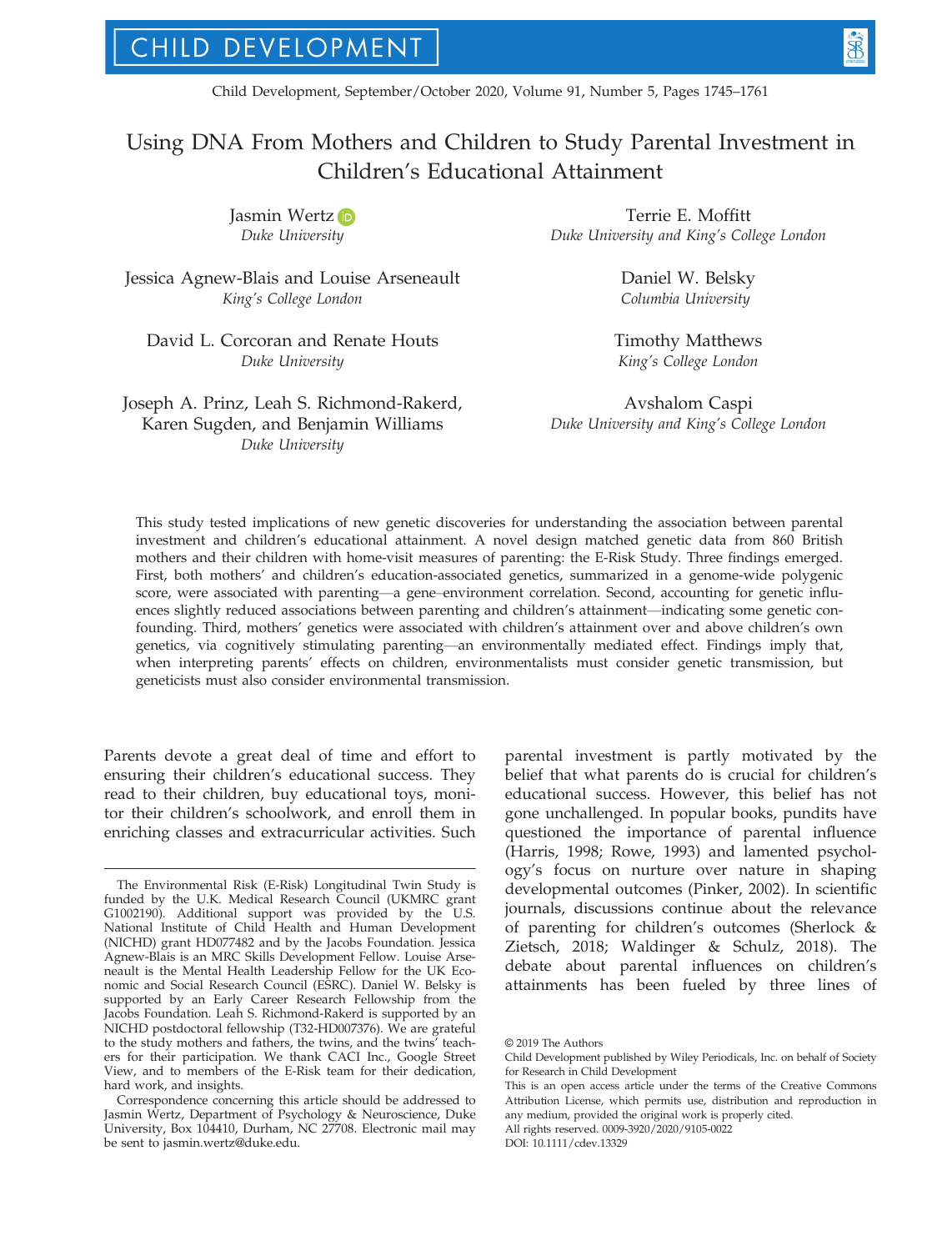evidence from behavioral genetics research. First, genetic influences have been documented for all traits and behaviors, including children's educational attainment (Asbury & Plomin, 2014; Polderman et al., 2015). Second, children's genetics influence the parenting they receive. This is most apparent in research reporting greater similarity in received parenting among genetically identical versus nonidentical twin children (Avinun & Knafo, 2014; Neiderhiser et al., 2004; Riemann, Kandler, & Bleidorn, 2012). Influences of children's genetics on their received parenting come about because characteristics of children that are partly heritable elicit differences in parenting—an "evocative" gene–environment correlation (Plomin & Bergeman, 1991). Third, parents' genetics influence the parenting they provide. This is most apparent in research documenting greater similarity in how identical versus nonidentical adult twins parent their offspring (Klahr & Burt, 2014; Neiderhiser et al., 2004). Parents' genetics influence parenting because parenting partly reflects personal characteristics that are themselves heritable. A correlation between parents' genetics and parenting is often referred to as a "passive" gene–environment correlation from the perspective of the child (because children will inherit genes that are correlated with the parenting to which they are exposed; Plomin, DeFries, & Loehlin, 1977). It could also be described as an "active" gene–environment correlation from the perspective of the parent, because it is a case of parents actively creating a home environment that matches their genetic dispositions. We therefore use the term "active gene–environment correlation" when referring to associations between parents' genetics and the parenting they provide.

Gene–environment correlations in child development complicate the interpretation of socialization research (Scarr & McCartney, 1983). In particular, they raise the possibility that genetic influences confound associations between parenting and children's educational attainment. This would be the case if genes that influence children's educational attainment also affect the kind of parenting that is linked with educational success. Confounding could occur if parents' education-associated genetics shape their parenting and are also passed on to their children in whom they influence children's educational attainment. Confounding could also occur if children's education-associated genetics influence both the parenting they receive and their educational attainment. In both of these scenarios, associations between parenting and children's educational attainment may not reflect a causal effect of parenting on children.

Instead, parenting may merely be a marker of parents' or children's education-associated genetic predisposition; in theory, it is possible that parenting lacks any environmental effects on children's educational attainment of its own (Knafo & Jaffee, 2013; Moffitt, 2005). This possibility can be summarized as "genetic confounding."

However, gene–environment correlations do not necessarily lead to confounding. Another possibility is that the portion of parenting that is genetically influenced still affects children's educational attainment. This would be the case if parents' genetics influence how they parent, and parenting subsequently affects children's educational attainment through environmental ways. Recent research provides evidence supporting this possibility, showing that education-associated genetic variants of parents influence their children's educational success, even if they are not passed on from parent to child (Bates et al., 2018; Kong et al., 2018). This research ruled out genetic confounding by isolating the effects of parents' education-associated genetic variants that were nontransmitted, that is, not passed on to children. The findings suggest that parents' genetics influence children's educational outcomes via environments that parents create. This possibility has been referred to as "genetic nurture" (Kong et al., 2018). It implies that treating genetics as only a confounding influence on associations between parenting and child outcomes may leave behavioral scientists with an incomplete account of parenting effects on child development.

Here we used a novel design to test gene–environment correlations, genetic confounding, and genetic nurture. Our design offers two innovative components. First, we computed genome-wide polygenic scores for both mothers and their children using genotype data that we collected from both generations. These families are participating in the Environmental Risk (E-Risk) Longitudinal Twin Study, a UK-based cohort study. Polygenic scores are derived from the results of genome-wide association studies (GWAS; Visscher et al., 2017), which scan the entire genomes of large samples of individuals to identify genetic variants associated with a phenotype. Using GWAS results as a scoring algorithm, polygenic scores aggregate the effects of genetic variants across the genome into a summary measure for an individual person. Because the focus of this study is parenting in relation to children's educational attainment, we calculated polygenic scores based on recent GWAS of educational attainment (Lee et al., 2018). The second design innovation was that we matched molecular-genetic data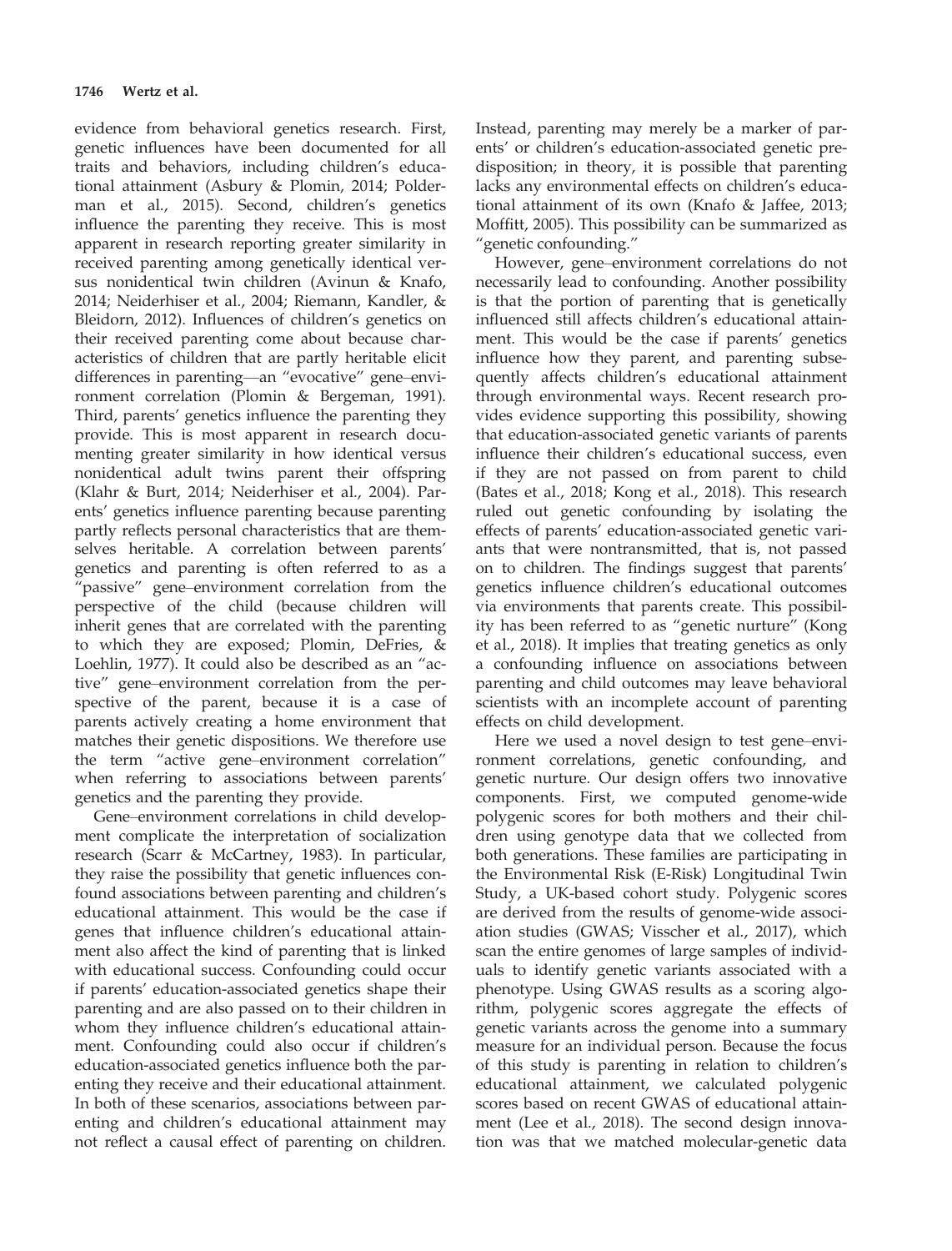with extensive measures of mothers' parenting that we collected in four successive family home visits during the first 12 years of children's lives. Parenting measures were derived from multiple reporters: mothers, interview staff, and children themselves. We focused on the following aspects of parenting that have been shown to predict children's educational attainment: cognitive stimulation; warm, sensitive parenting; low household chaos; and a safe, tidy home (Davis-Kean, 2005; Garrett-Peters, Mokrova, Vernon-Feagans, Willoughby, & Pan, 2016; Spera, 2005). We measured children's educational attainment at 18 years.

We used these data to test three hypotheses, as illustrated in Figure 1. First, we tested for the presence of gene–environment correlations. We did this by testing whether mothers' education polygenic scores were associated with the parenting they provided (Figure 1, path a) and whether children's polygenic scores were associated with the parenting they received (Figure 1, path b). Because biological mothers share genetics with their children (Figure 1, path c), genetic associations with parenting could either reflect active gene–environment correlations

between mothers' genetics and parenting or evocative gene–environment correlations between children's genetics and parenting. To disentangle active from evocative gene–environment correlation, we tested whether mothers' polygenic scores were associated with parenting after adjusting for children's polygenic scores (indicating active gene–environment correlation) and whether children's polygenic scores were associated with parenting after adjusting for mothers' polygenic scores (indicating evocative gene–environment correlation). A finding of positive gene–environment correlations would indicate that education-associated genetics shape the parenting mothers provide and children receive.

Second, we tested for the presence of genetic confounding. We did this by testing whether associations between parenting and children's educational attainment (Figure 1, path d) reduced when controlling for children's education polygenic scores. Genetic confounding as measured using the education polygenic score is possible (a) if mothers'





Figure 1. How do mothers' and children's education-associated genetics influence parenting and child attainment? Testing gene environment correlation, genetic confounding, and genetic nurture. Note. The panels illustrate the three hypotheses tested in the present article: gene–environment correlation (panel a); genetic confounding (panel b), and genetic nurture (panel c). Panel a: Gene–environment correlations would be indicated by a nonzero path coefficient a, from mothers' education-associated genetics (i.e., the polygenic score) to the parenting they provide, and/or by a nonzero path coefficient b, from children's education-associated genetics (i.e., the polygenic score) to the parenting they receive. Panel b: Genetic confounding would be indicated by a reduction in path coefficient d between parenting and child attainment, once child genetics are controlled for. Panel c: Genetic nurture would be indicated by a nonzero partial regression coefficient of mothers' education-associated genetics in the prediction of child attainment jointly with children's own genetics (this analysis controls for genetic transmission of genetics that affect child attainment, i.e., paths c\*f). The product of path coefficients a\*d represents the part of genetic nurture mediated by measured parenting, whereas path coefficient e represents any remaining direct effect of mothers genetics' on child attainment not mediated by measured parenting. For the purposes of this article, the path diagrams are assumed to be qualitatively correct; that is, the depicted paths are assumed to be the only ones present (although some may have zero coefficients). This assumption rules out, for example, confounding of parenting and child attainment that is not due to genetics, because such confounding is not the topic of study in this article. Note that "genetics" in this study refers to genetic influences on educational attainment as captured by the education polygenic score, which accounts for only a portion of all genetic influences on attainment. "Mother genetics" and "Child genetics" relate to the same trait, that is the polygenic score and scoring weights are the same.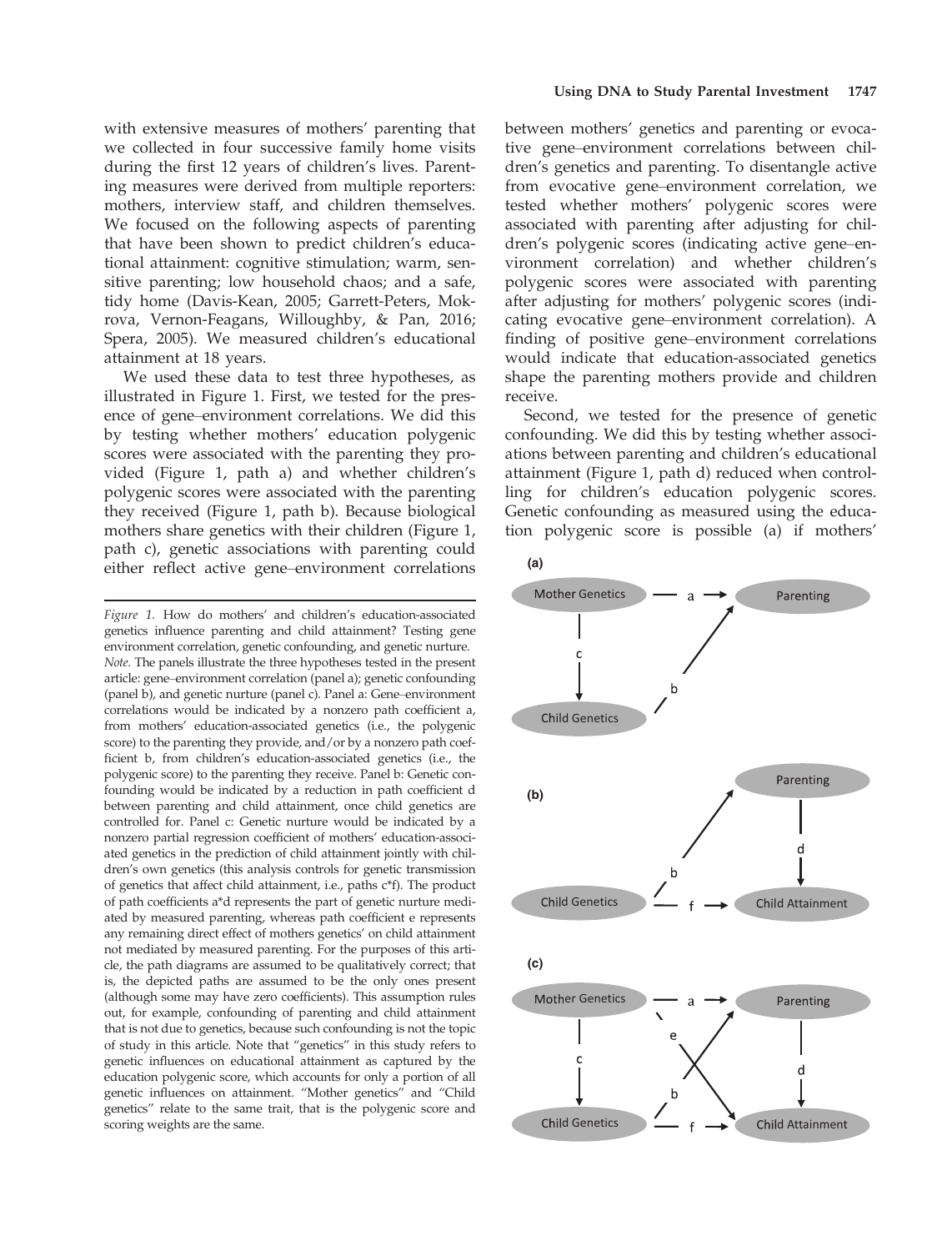polygenic scores influence their parenting (Figure 1, path a) and the same genetics are passed on to children (Figure 1, path c) in whom they influence educational attainment (Figure 1, path f), or (b) if children's polygenic scores both evoke the parenting they receive (Figure 1, path b) and also influence their educational attainment (Figure 1, path f). We therefore controlled for children's polygenic scores to (a) control for education-associated genetics that influence parenting in the parent generation and that are passed on to children and (b) control for education-associated genetics in the child generation that evoke parenting (we did not additionally control for mothers' education polygenic scores because confounding from mothers' genetics can only arise if these genetics are passed on to children). Controlling for children's polygenic scores does not rule out genetic confounding, because the education polygenic score measures only a portion of all genetic influences on education. However, a finding that the association between parenting and children's education reduces after controlling for children's education polygenic score would support the hypothesis of genetic confounding, that is, that associations between parenting and children's educational attainment are partly influenced by the same underlying genetic disposition.

Third, we tested for the presence of genetic nurture. We did this by testing whether mothers' polygenic scores were associated with their children's educational attainment (Figure 1, path e). We tested this association controlling for children's own polygenic scores, because mothers' polygenic scores may be associated with children's attainment simply due to biological mothers passing on genes to their children (Figure 1, path c\*f). We previously reported in the E-Risk cohort that mothers' polygenic scores were associated with their children's attainment over and above children's own polygenic scores (Belsky et al., 2018). Here we directly tested the hypothesis that the parenting provided by mothers could explain this link between mothers' polygenic scores and their children's educational attainment (Figure 1, paths a\*d). A finding that parenting explains the association would suggest that parental genetics affect children's attainment over and above genetic transmission, via creating environments that influence children's educational outcomes.

Our research is being done at a time when there are still many unresolved questions about polygenic scores. Two issues stand out. First, polygenic scores are noisy estimates of genetic disposition and currently account for only a small portion of all genetic influences on a phenotype. Second, GWAS do not reveal causal mechanisms linking polygenic scores to outcomes. Despite these limitations, there are several reasons why research on associations between family members' polygenic scores and parenting is informative. First, it generates new knowledge about intergenerational transmission, by providing an opportunity to test how genetic differences observed in one generation shape the experiences and opportunities of the next generation. Second, it informs our understanding of gene–environment interplay, by challenging the notion of a dichotomy between the effects of genes and the effects of parenting on child development. Third, it sheds light on the mechanisms underpinning the associations between genetics and behavioral outcomes, by testing how genetic influences operate through environments. Previous studies indicate that genetics identified in GWAS pick up on environmental influences on the GWAS target phenotype (Kong et al., 2018; Krapohl et al., 2017; Lee et al., 2018), but there has been little systematic study of specific environmental exposures as possible mediators of genetic associations. Research about the pathways connecting genetics with behavioral outcomes is important, because the pace of GWAS discovery is accelerating. If projections materialize, polygenic scores will eventually predict a substantial portion of variability in important life outcomes; for the education polygenic score, this portion has already increased within the last 5 years from approximately 2% of variability (Rietveld et al., 2013) to approximately 10% of variability (Lee et al., 2018). Now is the time to investigate why genetics revealed in GWAS are associated with behaviors, in order to reduce the risk of misuse and misinterpretation of genetic discoveries in the future. Developmental psychologists have an opportunity to lead the way in the task of annotating GWAS findings, because they have the expertise and data to test hypotheses about developmental and social mechanisms that link genetics with outcomes (Belsky & Harden, 2019).

In summary, the goal of this article was to show how new genetic discoveries can be integrated into developmental psychology to study the questions that are of fundamental importance both to socialization and to genetics research.

## Method

#### Participants

Participants were members of the E-Risk Longitudinal Twin Study, which tracks the development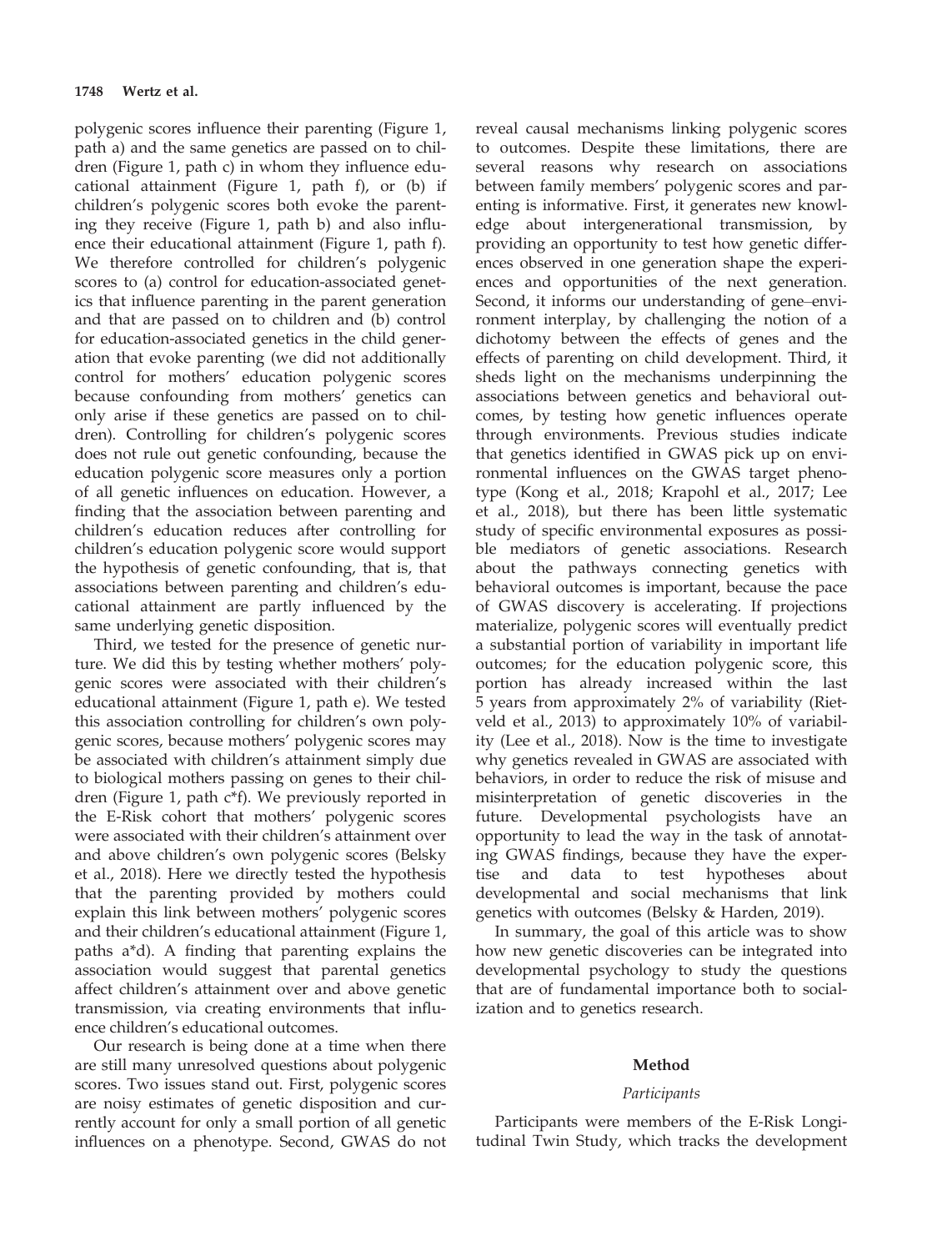of a birth cohort of 2,232 British children (Moffitt & E-Risk Study Team, 2002). Briefly, the E-Risk sample was constructed in 1999–2000, when 1,116 families (93% of those eligible) with same sex 5-year-old twins participated in home-visit assessments. This sample comprised 56% monozygotic (MZ) and 44% dizygotic twin pairs; sex was evenly distributed within zygosity (49% male). The study sample represents the full range of socioeconomic conditions in Great Britain, as reflected in the families' distribution on a neighborhood-level socioeconomic index (A Classification of Residential Neighborhoods, developed by CACI, Inc., for commercial use; Odgers, Caspi, Bates, Sampson, & Moffitt, 2012; Odgers, Caspi, Russell, et al., 2012): 25.6% of E-Risk families live in "wealthy achiever" neighborhoods, compared with 25.3% nationwide; 5.3% compared with 11.6% in "urban prosperity" neighborhoods; 29.6% compared with 26.9% in "comfortably off" neighborhoods; 13.4% compared with 13.9% in "moderate means" neighborhoods; and 26.1% compared with 20.7% in "hard-pressed" neighborhoods. "Urban prosperity" families are underrepresented in E-Risk because such households are often childless.

Home visits were subsequently conducted when the children were aged 7 (98% participation), 10 (96%), 12 (96%), and 18 (93%). At 18 years of age, 2,066 participants were assessed, each twin by a different interviewer. There were no differences between those who did and did not take part at age 18 in terms of socioeconomic status assessed when the cohort was initially defined ( $\chi^2$  = .86,  $p = .65$ ), age-5 IQ scores ( $t = .98$ ,  $p = .33$ ), age-5 behavioral or emotional problems  $(t = .40, p = .69)$ and  $t = .41$ ,  $p = .68$ , respectively). The Joint South London and Maudsley and the Institute of Psychiatry Research Ethics Committee approved each phase of the study. Parents gave informed consent and twins gave assent between 5 and 12 years and then informed consent at age 18.

## Parenting

We measured the following aspects of parenting that have previously been shown to predict children's educational attainment: cognitive stimulation; warmth and sensitivity; household chaos (reverse-coded to indicate low household chaos); and the safety and tidiness of the family home (Table 1). These aspects of parenting were assessed during home visits conducted at four time periods (when the children were aged 5, 7, 10, and 12 years) and drew on reports averaged across

multiple informants—mothers, children and interview staff—to obtain comprehensive descriptions of the parenting children experienced during the first 12 years of their lives (Table 1).

Cognitive stimulation was measured when children were aged 5, 7, 10, and 12 years. At age 5, mothers responded to 12 items asking about activities with their twins (example items: "Have you and the twins visited a museum?" ". . . been to a park?"). Response options were "yes" or "no." Responses were summed. The internal consistency reliability was  $\alpha$  = .59. At ages 7, 10 and 12, study interviewers provided observations of each family's home. After the study visit, interviewers rated homes on six items adapted from the Home Observation for Measurement of the Environment (HOME; Bradley, Caldwell, Rock, Hamrick, & Harris, 1988; Caldwell & Bradley, 1984). Items described a cognitively stimulating home environment (example items: "Do the children have toys and puzzles?" "Do the children have books?"). Response options were "yes"/"a little"/"no." Responses were summed. Internal consistency reliabilities ranged from  $\alpha = .81$  to  $\alpha = .70$  across ages (mean reliability:  $\alpha = .75$ ).

Warm, sensitive parenting was measured when children were aged 5, 7, and 10 years. At ages 5 and 10, maternal warmth and dissatisfaction were each assessed using a 5 min speech sample from mothers, as previously described (Caspi et al., 2004; Magana, Goldstein, Karno, Miklowitz, & Falloon, 1986). Briefly, trained interviewers asked the mothers to speak for 5 min about each of their children ("For the next 5 min, I would like you to describe [child name] to me, what is [child name] like?"). Mothers' speech samples were audiotaped and coded by two independent trained raters (see Caspi et al., 2004 for details). Raters underwent 2 weeks of training in coding procedures, and the same rater was used to code twins in the same family. Maternal warmth (coded on a 0–5 scale) is a global measure of the whole speech sample and indexes sympathy and/or empathy toward the child (example of high warmth: "She is a delight, she is so happy, I love taking her out, she is my ray of sunshine."). Maternal dissatisfaction (coded on a 0–5 scale) is a global measure of the whole speech sample and indexes negativism expressed about the child (example of high dissatisfaction: "I wish I had never had her . . . she's a cow, I hate her."). Interrater reliability was established by having the raters individually code audiotapes describing 40 children. Interrater agreement was  $r = .90$  for maternal warmth and  $r = .84$  for dissatisfaction. Raters were blind to all other E-Risk data. At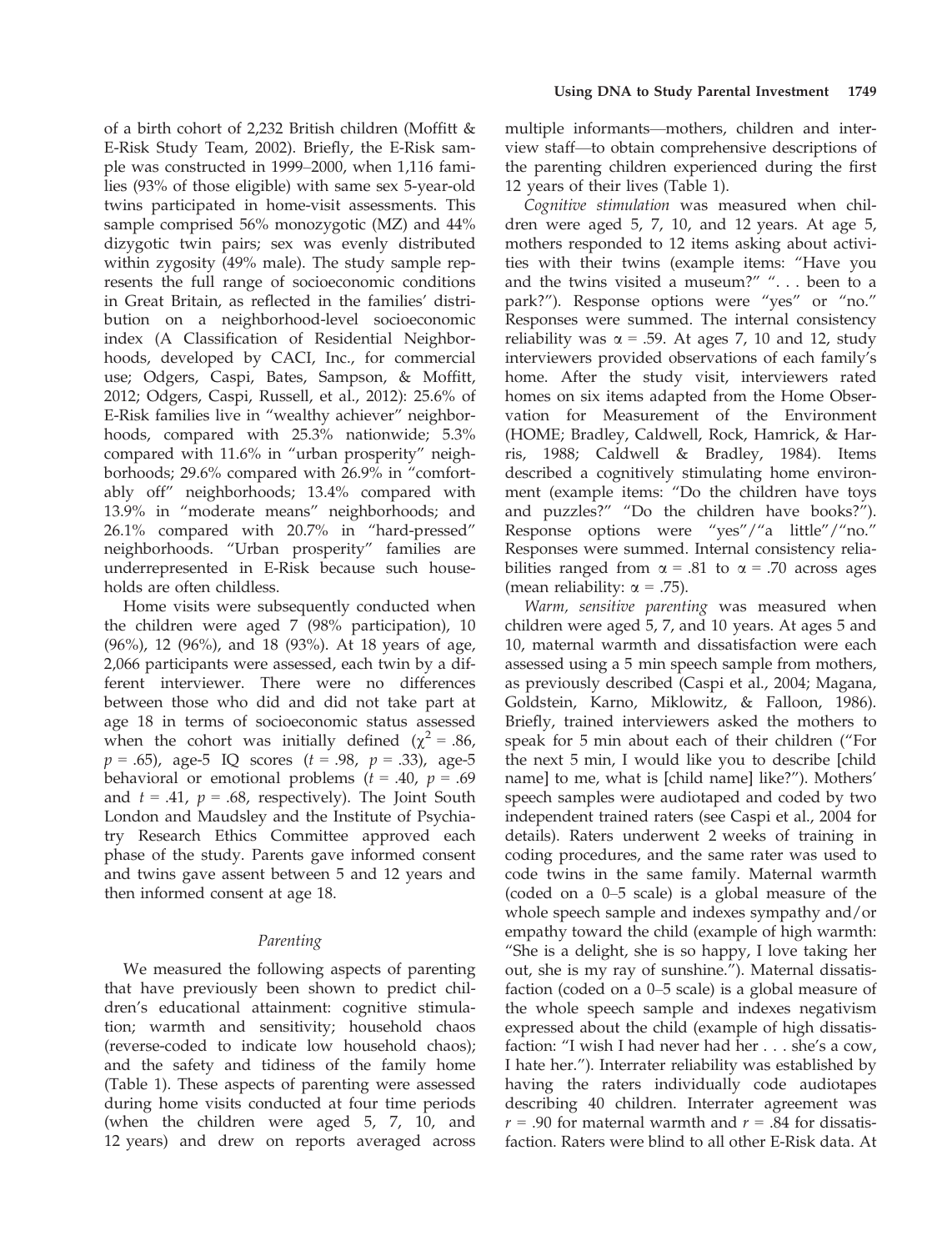#### 1750 Wertz et al.

Table 1 Description of Parenting Measures

| Measure                         | Age          | Informant     | Format                                                                                                     | Example items/statements                                                                            |  |
|---------------------------------|--------------|---------------|------------------------------------------------------------------------------------------------------------|-----------------------------------------------------------------------------------------------------|--|
| Cognitive stimulation           |              |               |                                                                                                            |                                                                                                     |  |
| Activities<br>with mother       | 5            | Mother        | 12 items with "yes"/"no" responses,<br>reliability <sup>a</sup> $\alpha$ = .59                             | "Have you and the children visited<br>a museum?" ". been to a park?"                                |  |
| Child stimulation               | 7, 10, 12    | Interviewer   | Six items with "yes"/"a little"/"no"<br>responses, mean reliability $\alpha = .75$                         | "Do the children have toys and<br>puzzles?" "Do the children have<br>books?"                        |  |
| Warm, sensitive parenting       |              |               |                                                                                                            |                                                                                                     |  |
| Maternal warmth                 | 5, 10        | Mother        | 5 min speech sample <sup>b</sup> , interrater<br>agreement $\kappa = .90$                                  | "She is a delight, she is so happy, I love<br>taking her out, she is my ray of<br>sunshine"         |  |
| Maternal<br>dissatisfaction     | 5, 10        | Mother        | 5 min speech sample <sup>b</sup> , interrater<br>agreement $\kappa = .84$                                  | "I wish I had never had her she's a<br>cow, I hate her."                                            |  |
| Positive parenting              | 7, 10        | Interviewer   | Five items with "yes"/"a little"/"no"<br>responses, mean reliability $\alpha = .82$                        | "Is the parent affectionate to the child?"<br>"Does the parent display warmth<br>toward the child?" |  |
| Negative parenting 7, 10        |              | Interviewer   | Seven items with "yes"/"a little"/"no"<br>responses, mean reliability $\alpha = .75$                       | "Is the parenting of the child overly<br>strict?" "Is the parent controlling<br>toward the child?"  |  |
| Household chaos (reverse-coded) |              |               |                                                                                                            |                                                                                                     |  |
| Interviewer report              | 7, 10, 12    | Interviewer   | Three items with "yes"/"a little"/"no"<br>responses, mean reliability $\alpha = .56$                       | "Is the house chaotic or overly noisy?"<br>"Do the children have a predictable<br>daily schedule?"  |  |
| Mother and<br>child report      | 12           | Mother, child | 12 items with "not"/"somewhat"/"very<br>often or often true" responses, mean<br>reliability $\alpha = .77$ | "You can hardly hear yourself think in<br>our home" "We are always losing<br>things at home"        |  |
| Safe, tidy home                 | 5, 7, 10, 12 | Interviewer   | 2-4 items (depending on age) with<br>"yes"/"a little"/"no" responses, mean<br>reliability $\alpha = .82$   | "Did the home or flat appear safe?"<br>"Are visible rooms of the house<br>clean?"                   |  |

<sup>a</sup>Internal consistency reliability (Cronbach's alpha). <sup>b</sup>Using procedures adapted from the 5 min speech sample method (Magaña et al., 1986) as described previously (Caspi et al., 2004).

ages 7 and 10, positive and negative parenting was assessed through study interviewer observations of parent–child interactions during the study visit. After the study visit, interviewers provided ratings on items adapted from the HOME (Bradley et al., 1988; Caldwell & Bradley, 1984) and the Dyadic Parent–Child Interactive Coding System–Revised (Robinson & Eyberg, 1981; Webster-Stratton, 1998). Five items described positive parenting (example items: "Is the parent affectionate to the child?" "Does the parent display warmth toward the child?"). Seven items described negative parenting (example items: "Is the parenting of the child overly strict?" "Is the parent controlling toward the child?"). Response options were "yes"/"a little"/"no." Responses were summed. Internal consistency reliabilities ranged from  $\alpha$  = .72 to  $\alpha$  = .82 (mean reliability was  $\alpha = .82$  for positive parenting, and  $\alpha = .75$ for negative parenting).

Household chaos was measured when children were aged 7, 10, and 12 years. At ages 7, 10, and 12, housechold chaos was assessed through study interviewers' observations of family's homes. After the study visit, interviewers rated homes on three items adapted from the HOME (Bradley et al., 1988; Caldwell & Bradley, 1984; example items: "Is the house chaotic or overly noisy?"; "Do the children have a predictable daily schedule?"). Response options were "yes"/"a little"/"no." Responses were summed. Internal consistency reliabilities ranged from  $\alpha$  = .53 to  $\alpha$  = .58 across ages (mean reliability  $\alpha$  = .56). At age 12, housechold chaos was assessed through reports from mothers and children. Mothers and children responded to the same 12 items, which were adapted from the Confusion, Hubbub, and Order Scale (CHAOS; (Matheny, Wachs, Ludwig, & Phillips, 1995), the Family Routines Inventory (Jensen, James, Boyce, & Hartnett,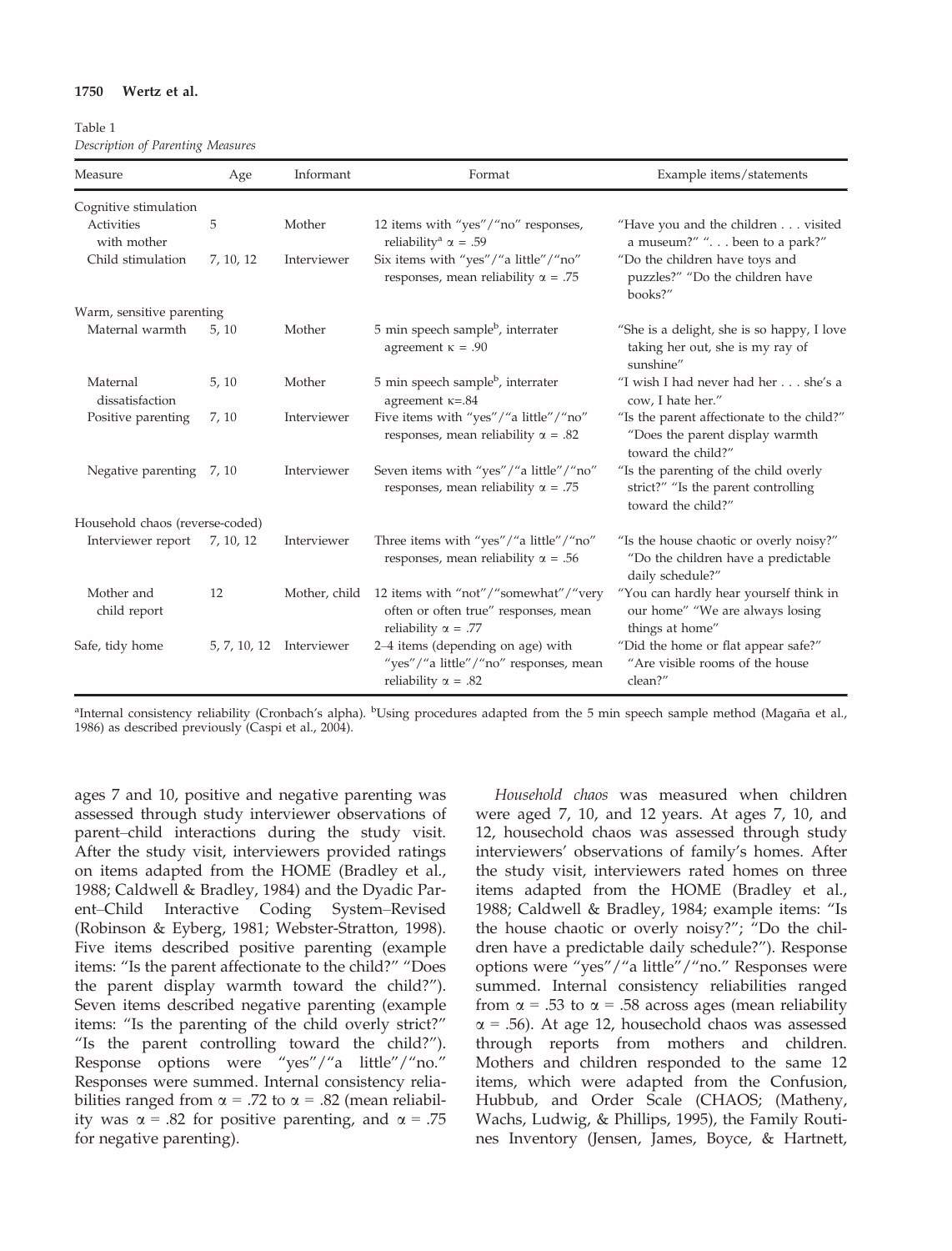1983) and the Family Ritual Ouestionnaire (Fiese  $&$ Kline, 1993) following previous research (Evans, Gonnella, Marcynyszyn, Gentile, & Salpekar, 2005; example items: "You can hardly hear yourself think in our home"; "We are always losing things at home"). Response options were "not"/"somewhat"/"very often or often true." Responses were summed. Internal consistency reliabilities were  $\alpha = .76$  for mother's report and  $\alpha = .78$  for children's report.

Safety and tidiness of the home were measured when children were aged 5, 7, 10 and 12 years, through study interviewer observations of family's homes. After the study visit, interviewers rated homes on two to four items (depending on age) adapted from the HOME (Bradley et al., 1988; Caldwell & Bradley, 1984; example items: "Did the home or flat appear safe?"; "Are visible rooms of the house clean?"). Response options were "yes"/ "a little"/"no." Responses were summed. Internal consistency reliabilities ranged from  $\alpha = .77$  to  $\alpha$  = .88 across ages (mean reliability:  $\alpha$  = .82).

To create a summary measure for each aspect of parenting, we adopted the following approach: first, we standardized each measure to  $M = 0$ ,  $SD = 1$ . Second, we reverse-coded measures so that they were in the same direction within each aspect of parenting (e.g., within warm, sensitive parenting, the measure of maternal dissatisfaction was reverse-coded to indicate low dissatisfaction). Third, we averaged scales across different informants within age. Fourth, we averaged measures across ages. We standardized each measure to  $M = 0$ ,  $SD = 1$ .

Parenting summary measures were positively correlated with each other (Table S1; mean correlation  $r = .60$ , range .44–.72, all statistically significant at  $p < .01$ ).

## Children's Educational Attainment

Children's educational attainment was assessed in the age-18 interview, when children were asked to report their highest educational achievement. Educational attainment was classed following the Qualification and Credit Framework, a credit-based system used in the United Kingdom to assign educational qualifications to a set of ranked levels [\(http://www.accreditedqualifications.org.uk/qualifi](http://www.accreditedqualifications.org.uk/qualifications-and-credit-framework-qcf.html) [cations-and-credit-framework-qcf.html](http://www.accreditedqualifications.org.uk/qualifications-and-credit-framework-qcf.html)). Eighteenyear-olds were classed: as Level 0 if they had no educational qualifications (3.4%); as Level 1 if they scored a grade of D–G on their General Certificate of Secondary Education (GCSE; 18.5%); as Level 2

if they scored a grade of  $A^*-C$  (29.3%); and as Level 3 if they had achieved or were currently working towards university entrance level qualifications (or equivalent; 48.9%).

# Genotyping and Imputation

We used Illumina HumanOmni Express 24 Bead-Chip arrays (Versions 1.1 and 1.2; Illumina, Hayward, CA) to assay common single-nucleotide polymorphism (SNP) variation in the genomes of E-Risk participants and their mothers. We imputed additional SNPs using the IMPUTE2 software (Version 2.3.1, [https://mathgen.stats.ox.ac.uk/impute/](https://mathgen.stats.ox.ac.uk/impute/impute_v2.html) [impute\\_v2.html;](https://mathgen.stats.ox.ac.uk/impute/impute_v2.html) Howie, Donnelly, & Marchini, 2009) and the 1,000 Genomes Phase 3 reference panel (Abecasis et al., 2012). Imputation was conducted on SNPs appearing in dbSNP (Version 140; <http://www.ncbi.nlm.nih.gov/SNP/>; Sherry et al., 2001) that were "called" in more than 98% of the samples. Invariant SNPs were excluded. The E-Risk cohort contains MZ twins, who are genetically identical; we therefore empirically measured genotypes of one randomly selected twin per pair and assigned these data to their MZ co-twin. Prephasing and imputation were conducted using a 50-millionbase-pair sliding window. The resulting genotype databases included genotyped SNPs and SNPs imputed with 90% probability of a specific genotype among European-descent members of the E-Risk cohort. We analyzed SNPs in Hardy–Weinberg equilibrium ( $p > .01$ ). We restricted our analyses to European-descent study participants because allele frequencies, linkage disequilibrium patterns, and environmental moderators of associations may vary across populations (Martin et al., 2017). Of the  $N = 1,116$  E-Risk families, there were  $n = 860$  families for whom family members' genetic data could be analyzed, based on the mothers and at least one child having genetic data. In families with and without genetic data, there were no differences in parenting, but children's educational attainment tended to be lower among those for whom genetic data were analyzed ( $p = .05$ ).

## Polygenic Scoring

The polygenic scoring method uses GWAS results as a scoring algorithm to aggregate the effects of genetic variants across the genome into a single score for an individual person. We conducted polygenic scoring following the method described by Dudbridge (2013), using the polygenic scoring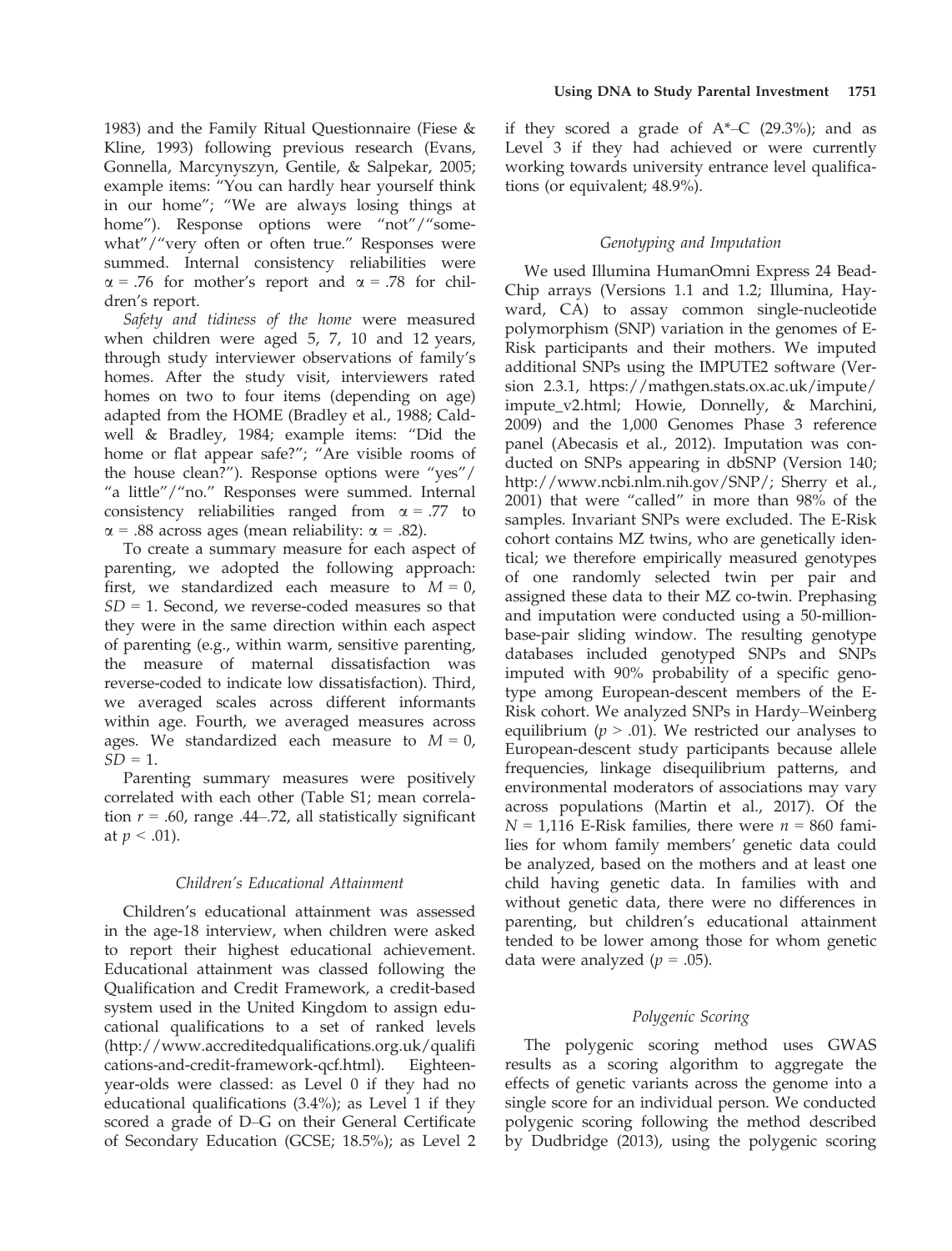software PRSice (Euesden, Lewis, & O'Reilly, 2015). Briefly, we used publicly available summary statistics from the most recent GWAS of educational attainment (Lee et al., 2018), released by the Social Science Genetic Association Consortium [\(https://](https://www.thessgac.org/data) [www.thessgac.org/data\)](https://www.thessgac.org/data). This GWAS is based on analyses of approximately 1.1 million individuals of European-descent, from 71 cohorts. The cohorts cover different countries (e.g., UK, USA, Iceland) and different historical periods (the range in birth year is approximately 1901–1989, Lee et al., 2018). Summary statistics from the GWAS report the direction and magnitude of the association between each SNP tested in the GWAS and educational attainment. This information was matched with SNPs in our E-Risk database. For each SNP, the count of education-associated alleles was weighted according to the effect estimated in the GWAS. Weighted counts were averaged across SNPs to compute polygenic scores. There are two issues to consider when computing polygenic scores. First, polygenic scoring is sometimes restricted to a subset of SNPs; for example, SNPs that reach genomewide significance in the GWAS, or SNPs that are not in linkage disequilibrium with one another (i.e., statistically independent SNPs). Theory, simulation, and empirical evidence suggest that polygenic scores are best constructed using data from all available SNPs (Dudbridge, 2013; Ware et al., 2017; Wray, Goddard, & Visscher, 2007). We therefore used all the matched SNPs to compute polygenic scores, irrespective of nominal significance for their association with educational attainment and linkage disequilibrium between SNPs. Second, polygenic scores are sensitive to bias arising from differences in allele-frequency between populations of different ancestry (Martin et al., 2017). This is referred to as population stratification. Polygenic-score analysis is therefore typically conducted within populations of the same genetic ancestry (e.g., individuals of European ancestry), and the analysis usually includes covariate adjustment for principal components estimated from genome-wide SNP data to account for any residual population stratification (Price et al., 2006). The GWAS on which our polygenic score is based was conducted in individuals of European descent, and we restricted our analyses to study participants of European descent. We also conducted a principal components analysis of our genome-wide SNP database using PLINK v1.9 (Chang et al., 2015) to control for possible residual population stratification. We residualized polygenic scores for the first ten principal components estimated from the genome-wide SNP data. The residualized

score was normally distributed and standardized to  $M = 0$ ,  $SD = 1$ .

#### Statistical Analysis

We used structural equation models for dyads with indistinguishable members (Kenny, Kashy, & Cook, 2006) to test gene–environment correlation, genetic confounding, and genetic nurture. In these models, analyses are conducted at the family level while constraining means and corresponding paths for twins to be equal. To test gene–environment correlation, we fitted a model predicting parenting from mothers' and children's education polygenic scores, first each separately, then all together in the same model. To test genetic confounding, we fitted a model predicting children's educational attainment from parenting, and tested whether associations between parenting and educational attainment reduced when accounting for children's polygenic score. To test genetic nurture, we fitted a model predicting children's educational attainment from mothers' education polygenic score, and added children's polygenic score to this model to test the effects of mothers' polygenic score over and above children's own score. We then added the parenting variables to this genetic nurture model as mediators. Each parenting variable was initially tested separately, and then all mediators were entered together into the same model. Path estimates for all models as well as measures of variance explained in the outcome variables  $(R^2)$ are provided in Table S2. We adjusted for children's sex in all analyses. All analyses were conducted using Mplus version 8.2 (Muthén & Muthén, 1998–2017).

#### Results

# Both Nature and Nurture Predict Children's Educational Attainment

As expected, children's education polygenic scores were associated with their educational attainment: children with higher polygenic scores completed higher levels of education ( $\beta$  = .26 [95% CI .22, .31],  $p < .01$ ). Also as expected, parenting was associated with children's educational attainment: children exposed to greater cognitive stimulation, more warm, sensitive parenting, less household chaos, and a safer, tidier home environment went on to complete more education (estimates ranged from  $\beta$  = .33 for safe, tidy home environment to  $\beta$  = .52 for cognitive stimulation; Figure 2).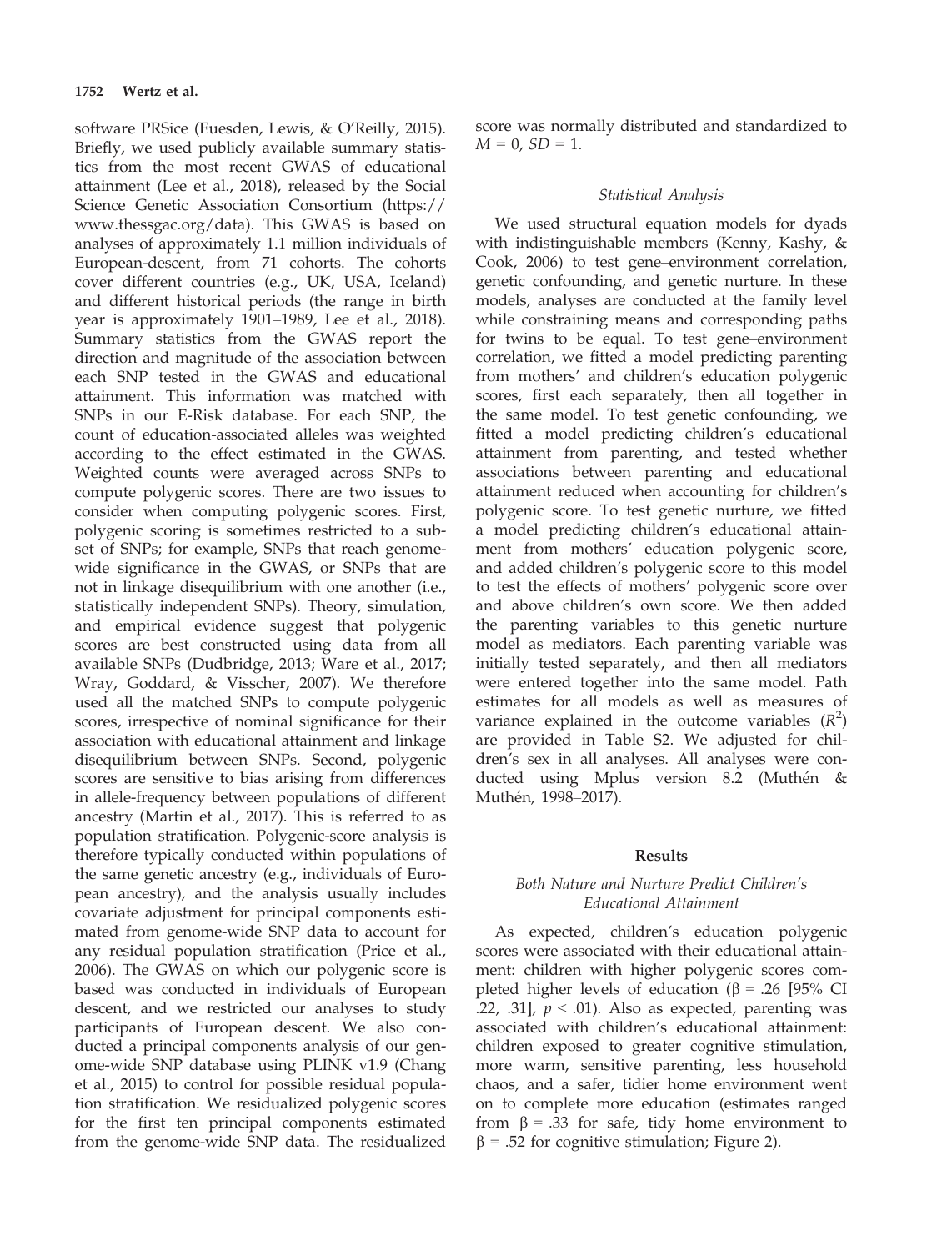# Testing Gene–Environment Correlation: Are Mothers' and Children's Education Polygenic Scores Associated With Parenting?

Our results provided evidence for gene–environment correlation. Mothers with higher education polygenic scores provided greater cognitive stimulation and more warm, sensitive parenting, and raised their children in less chaotic and safer, tidier homes (estimates ranged from  $\beta$  = .13 for safe, tidy home environment to  $\beta$  = .23 for cognitive stimulation; Figure 3). Children with higher polygenic scores also received more cognitive stimulation and more warm, sensitive parenting, and were raised in less chaotic and safer, tidier homes (estimates ranged from  $\beta$  = .12 for safe, tidy home to  $\beta$  = .21 for cognitive stimulation; Figure 3). As would be expected based on biological mothers passing on genes to their children, mothers' and children's education polygenic scores were correlated ( $\beta$  = .52 [95% CI .47, .57],  $p < .01$ ). We therefore included mothers' and children's education polygenic scores in the same models when predicting parenting. In these models, mothers' education polygenic scores were associated with all aspects of parenting independently of their children's polygenic scores, indicating active gene–environment correlations between mothers' genetics and parenting (Figure 3). In addition, children's polygenic scores were associated with cognitive stimulation, warm, sensitive parenting, and low household chaos independently of their mothers' polygenic scores, indicating evocative gene–environment correlations between children's genetics and these aspects of parenting (Figure 3).

 $0.6$ 

# Testing Genetic Confounding: Do Genetic Influences Confound Associations Between Parenting and Children's Education?

Our results provided modest evidence for genetic confounding. Without controlling for genetics, children exposed to greater cognitive stimulation, more warm, sensitive parenting, less household chaos, and a safer, tidier home environment went on to complete more education (estimates ranged from  $\beta$  = .33 for safe, tidy home environment to  $\beta$  = .52 for cognitive stimulation; Figure 2). Controlling for children's polygenic scores led to a significant reduction of these associations, by approximately 8% (Figure 2), but the attenuations were small and parenting continued to be a statistically significant predictor of educational attainment. These findings indicate that genetic influences, as captured by the education polygenic score, account for only a small part of the reason for why parenting is associated with children's educational attainment.

# Testing Genetic Nurture: How Do Maternal Genetics and Parenting Combine to Influence Children's Education?

Our findings provided evidence for genetic nurture. We first tested whether mothers' education polygenic scores were associated with their children's educational attainment; this was the case ( $\beta$  = .22 [95% CI .16, .28],  $p < .01$ ). The association was not entirely due to mothers passing on education-associated genetics to their children; mothers' education polygenic scores predicted their





Figure 2. Genetic confounding: Controlling for children's polygenic scores slightly reduces associations between parenting and children's educational attainment.

Note. The bars indicate the estimates (expressed as standardized regression coefficients) of predicting children's educational attainment from parenting. Error bars indicate 95% confidence intervals. All analyses are adjusted for children's sex. [Color figure can be viewed at [wileyonlinelibrary.com](www.wileyonlinelibrary.com)]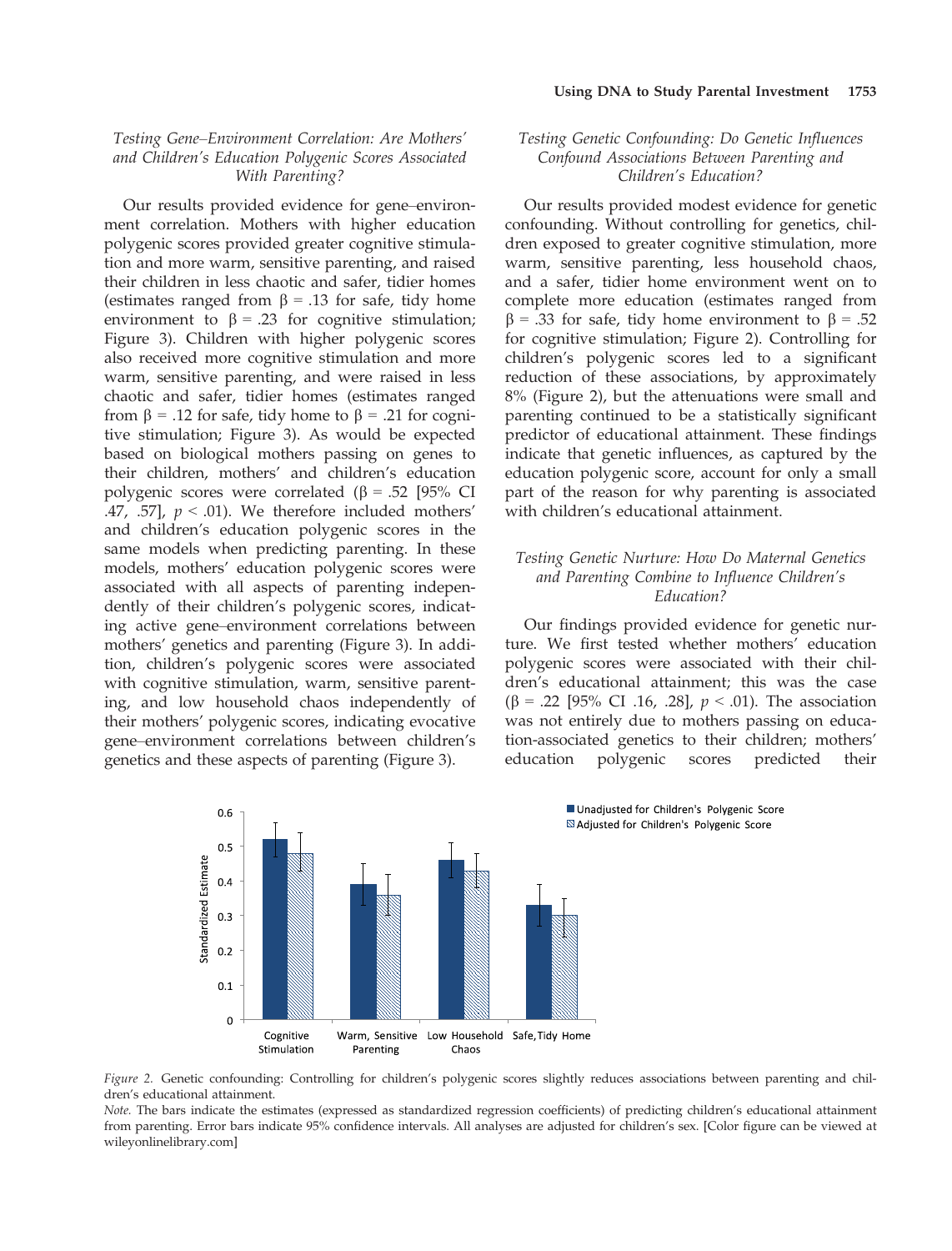

Figure 3. Gene–environment correlation: Mothers' and children's education polygenic scores are associated with parenting. Note. The bars indicate the estimates (expressed as standardized regression coefficients) of predicting parenting from mothers' and children's education polygenic scores. Error bars indicate 95% confidence intervals. Analyses are adjusted for children's sex. [Color figure can be viewed at [wileyonlinelibrary.com](www.wileyonlinelibrary.com)]

children's educational attainment over and above children's own polygenic scores (adjusted  $\beta = .11$ [95% CI .04, .18],  $p < .01$ ). This finding suggests the hypothesis that mothers' education-associated genetics shape family environments that affect children's attainments independently of mother–child genetic transmission. We tested this hypothesis by adding measures of parenting to the analysis model. Of the four parenting measures, three (cognitive stimulation, household chaos, and a safe, tidy home) emerged as statistically significant ( $p < .05$ ) mediators (Table 2). Cognitive stimulation on its own accounted for 71% of the association between maternal education-associated genetics and children's educational attainment. Low household chaos and a safe, tidy home each mediated 39% and 22% of the association, respectively, but in a model containing cognitive stimulation, only low

household chaos accounted for a small portion of additional covariance beyond cognitive stimulation. These findings indicate that mothers' education polygenic scores are associated with their children's attainment via mothers' parenting, particularly the extent of cognitive stimulation mothers provided to their children.

#### Discussion

The investments parents make to raise their offspring are thought to be a major contributor to children's educational success, making parental investment a cornerstone of psychological, sociological, and economic models that seek to explain how educational inequalities are created and perpetuated (Cheng, Johnson, & Goodman, 2016; Feinstein,

Table 2

Genetic Nurture: Parenting Mediates Associations Between Mothers' Education Polygenic Scores and Their Children's Educational Attainment Independently of Children's Polygenic Scores

|                 | Parenting             |                           |                     |                    |                        |  |  |  |
|-----------------|-----------------------|---------------------------|---------------------|--------------------|------------------------|--|--|--|
|                 | Cognitive stimulation | Warm, sensitive parenting | Low household chaos | Safe, tidy home    | All mediators together |  |  |  |
|                 | Estimate (95% CI)     | Estimate (95% CI)         | Estimate (95% CI)   | Estimate (95% CI)  | Estimate (95% CI)      |  |  |  |
| Total effect    | $.11 \; (.04, .18)$   | $.11$ $(.04, .18)$        | $.11$ $(.04, .18)$  | $.11$ $(.04, .18)$ | $.11$ $(.04, .18)$     |  |  |  |
| Direct effect   | $.03(-.03, .09)$      | $.09$ $(.02, .15)$        | $.07$ $(.00, .13)$  | $.09$ $(.02, .15)$ | $.03(-.03, .09)$       |  |  |  |
| Indirect effect | $.08$ $(.04, .12)$    | $.02 (-.01, .05)$         | $.04$ $(.01, .08)$  | $.02$ $(.00, .05)$ | $.08$ $(.04, .12)$     |  |  |  |
| % Mediation     | 71                    | 20                        | 39                  | 22                 | 70                     |  |  |  |

Note. The table shows results of analyses testing whether the different aspects of parenting we measured (cognitive stimulation; warm, sensitive parenting; low household chaos; safe, tidy home) mediated associations between mothers' education polygenic scores and their children's educational attainment independently of children's polygenic scores. Each column reports results from a model testing a different mediator; the last column reports results from a model testing all mediators jointly. Within each column, the "total effect" is an estimate of the association before adding the parenting mediator(s); this does not differ across models. The "direct effect" is an estimate of how much of the association remains after adding the parenting mediator(s; corresponding to path e in Figure 1). The "indirect effect" is an estimate of the amount of mediation through the parenting mediator(s); expressed as a percentage in the row "% Mediation" (corresponding to paths a\*d in Figure 1). All estimates are standardized. Bolded estimates indicate statistically significant ( $p < .05$ ) effects. 95% confidence intervals (CI) were obtained from 1,000 bootstrap replications.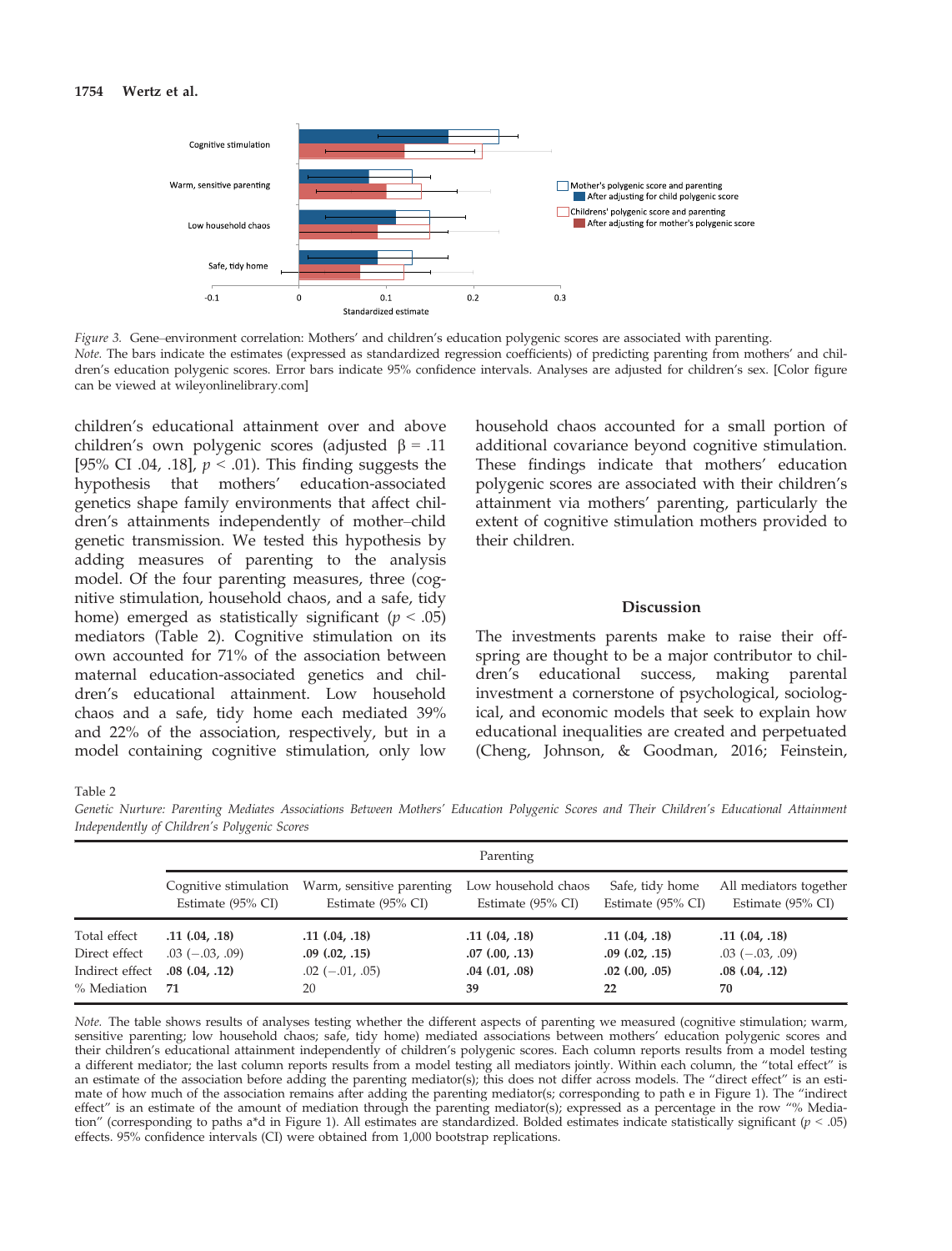Duckworth, & Sabates, 2004; Kalil, 2015). However, findings from behavioral-genetic studies have challenged causal interpretations of parental influence by showing genetic influences on parenting; a gene–environment correlation. Here we tested implications of gene–environment correlations for parental investment in children's educational attainment using a novel design—in a prospective-longitudinal study, we collected genotype data from both mothers and children and matched these genetic data with home-visit measures of parenting behavior. We report three main findings.

First, we found evidence for gene–environment correlations. Both mothers' and children's education-associated genetics, summarized in genomewide polygenic scores, were associated with the kind of parenting that is known to be linked with children's later educational success. By collecting genetic data from both mothers and their offspring, we were able to show that different forms of gene– environment correlations operate in the same family, at the same time. Both active and evocative gene–environment correlations were implicated in the cognitive stimulation and the warm, sensitive parenting that children experienced and in the kinds of households (chaotic; safe and tidy) in which children grew up. Second, we found evidence for slight genetic confounding. The estimated effects of mothers' parenting on children's educational attainment were significantly reduced after accounting for education-associated genetics, consistent with a view of genes as confounding part of the link between parenting and child attainment. However, the magnitude of confounding as measured using the polygenic score was small. Third, we found evidence for genetic nurture. Parenting behavior—particularly mothers' cognitive stimulation of their children—explained why mothers' genetics were associated with their children's educational attainment (independently of children's own genetics). This finding extends recent reports of associations between parental genetics and children's educational attainment (Bates et al., 2018; Belsky et al., 2018; Kong et al., 2018; Liu, 2018) by showing, for the first time, that parents' educationassociated genetics shape the features of the family environment that predict the next generation's educational success.

Our findings need to be interpreted in light of several limitations. First, our approach to estimating genetic nurture relies on the assumption that mothers' and children's polygenic scores are measured with identical error. To the extent that this assumption is violated, our estimates of genetic nurture

could be upwardly or downwardly biased, depending on whether error is greater in mothers' versus children's polygenic scores. However, the assumption is probably defensible, because mothers' and children's polygenic scores are identical measurements, that is, sums of the same genotypes transformed using the same weights. Second, although the education polygenic score that we used is based on the largest-ever social science GWAS, a limitation of this GWAS is that it still reflects only a portion of all genetic influences on educational attainment (approximately one third; Lee et al., 2018). To the extent that the polygenic score is an underestimate of the total genetic influence on educational attainment, our estimates of gene–environment correlations, genetic confounding, and possibly genetic nurture are likely to be underestimates of the true effects. At this point, our findings provide "proof-of-principle" of these processes, and the implications they raise can continue to be tested as refined polygenic scores become available. Third, we tested genetic confounding and genetic nurture only for children's educational attainment, not for other child outcomes. We focused on educational attainment because it is a central determinant of future health, wealth, and well-being (Cutler & Lleras-Muney, 2010; Hout, 2012; Oreopoulos & Salvanes, 2011), and because the polygenic score for educational attainment is based on the largest GWAS of a social-behavior phenotype (Lee et al., 2018). As increasingly larger GWAS are conducted for more developmental outcomes, the same design we present here can be used to test genetic confounding and genetic nurture for other outcomes. Fourth, our study members are still young and most of them have not yet completed their final educational degree. Our measure of educational attainment is therefore only a proxy measure. However, UK students' qualifications obtained by age 18 are good indicators of their educational pathways beyond age 18 (UK Department for Education, 2018). Furthermore, polygenic-score associations with educational attainment are very similar between our study and studies of adults (Belsky et al., 2018; Lee et al., 2018), and findings of genetic nurture have been observed in studies of adults who have completed their education (Bates et al., 2018; Belsky et al., 2018; Kong et al., 2018; Lee et al., 2018). Fifth, our labeling of correlations between parents' genetics and parenting as "active gene–environment correlation" may elicit skepticism among some readers, because correlations between genetics and parenting are typically examined from the perspective of the child and are then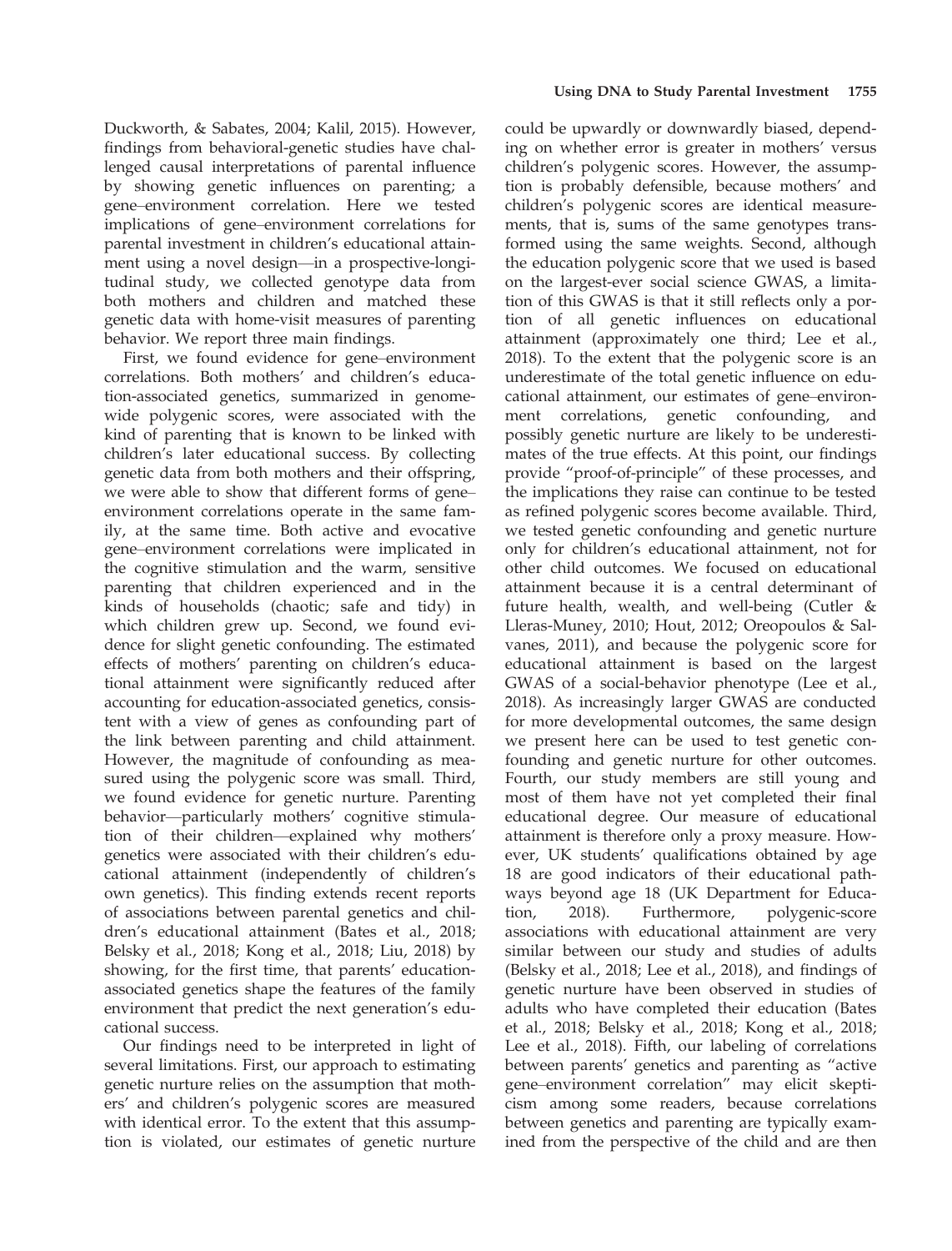referred to as "passive" gene–environment correlations. We would argue that a correlation between parents' genes and parenting qualifies as active gene–environment correlation, which has been defined as a person contributing to their own environment, and actively seeking an environment related to their genetic propensities (Plomin et al., 1977). Specifically, the aspects of parenting we examine—the cognitively stimulating activities that parents and children engage in together; the warmth and sensitivity of the parent–child relationship; the chaos in the household; and the safety and tidiness of the home—all represent environmental exposures for the parent and the child, that are actively created and shaped by parents to match their genetic dispositions. This interpretation of active gene–environment correlation also follows the concept of niche construction in animal ecology, whereby organisms actively modify their own and each others' environments; for example by building nests for their offspring (Odling-Smee, Laland, & Feldman, 2003). Sixth, there is a wide variety of measures available to study parenting and our findings may not generalize to all of these other measures. However, we recently reported very similar associations to the ones observed in our study in an independent sample, using measures of parenting that were derived using what some researchers view as the "gold standard" of parenting assessment—observer ratings of videotaped parent–child interactions (Wertz et al., 2019). The replication across two independent cohorts and different measurements of parenting bolsters the substance of our findings. Seventh, we did not have genetic data from fathers, which means that we were unable to control for fathers' education polygenic scores when estimating associations between mothers' and children's education polygenic scores and parenting. To the extent that fathers' genes are correlated with parenting, the associations we observed in our study may partly reflect effects of fathers' genetics, because biological fathers' and children's genes are correlated (due to genetic inheritance) and because mothers' and fathers' genetics may be correlated (due to assortative mating, i.e., the tendency to select partners with characteristics similar to one's own). Eigth, even though our research is genetically informative, it is still observational, and hence cannot establish causal relationships between genetics, parenting, and children's educational attainment. What it can do is (a) point to pathways through which genetic influences may contribute to intergenerational transmission; (b) elucidate processes of gene–environment interplay in parenting and child

development; (c) shed light on possible developmental and social mechanisms that link parent and child education-associated genetics with future attainment; and (d) provide an example of how to integrate new genomic discoveries into developmental psychology to study questions relevant to child development. Against this background, we conclude by discussing the implications of our findings about gene–environment correlations, genetic confounding, and genetic nurture for a more thorough understanding of the developmental processes that shape children's attainment.

Our findings of gene–environment correlation replicate and extend our prior work on genetic associations with parenting (Wertz et al., 2019). We replicated findings from a previous analysis in a New Zealand cohort, in which we showed that parents' education polygenic scores were associated with the warm, sensitive, stimulating parenting they provided to their children (Wertz et al., 2019). Here we report the same pattern of results in an independent cohort of British mothers, indicating that genetic correlations with parenting are robust against differences in context and measurements of parenting. We extend this prior work by incorporating children's polygenic scores in our analyses, finding that children's genetics are associated with the parenting they receive. Together with other recent studies (Dobewall et al., 2018; Krapohl et al., 2017; Selzam et al., 2018), these findings provide molecular-genetic evidence for a bidirectional model of parent–child relations, in which parenting is partly a response to children's characteristics (Bell, 1968; Crouter & Booth, 2003; Pardini, 2008; Sameroff, 2010).

Findings of gene–environment correlations with parenting imply that the family environments children experience while growing up are partly a function of their own and their parents' genetics. For example, we found that children of parents who carried a higher number of education-associated variants were exposed to greater cognitive stimulation in the home compared to children of parents who carried fewer of these variants. Because biological parents and children share genes, family environments shaped by parents' genes will tend to match and reinforce children's genetic dispositions (Knafo & Jaffee, 2013; Scarr & McCartney, 1983; Tucker-Drob & Harden, 2012). Such a match can positively influence children's development; for example, when a child with a high education polygenic score is born into a family that provides cognitive stimulation. However, the same match also implies that children with lower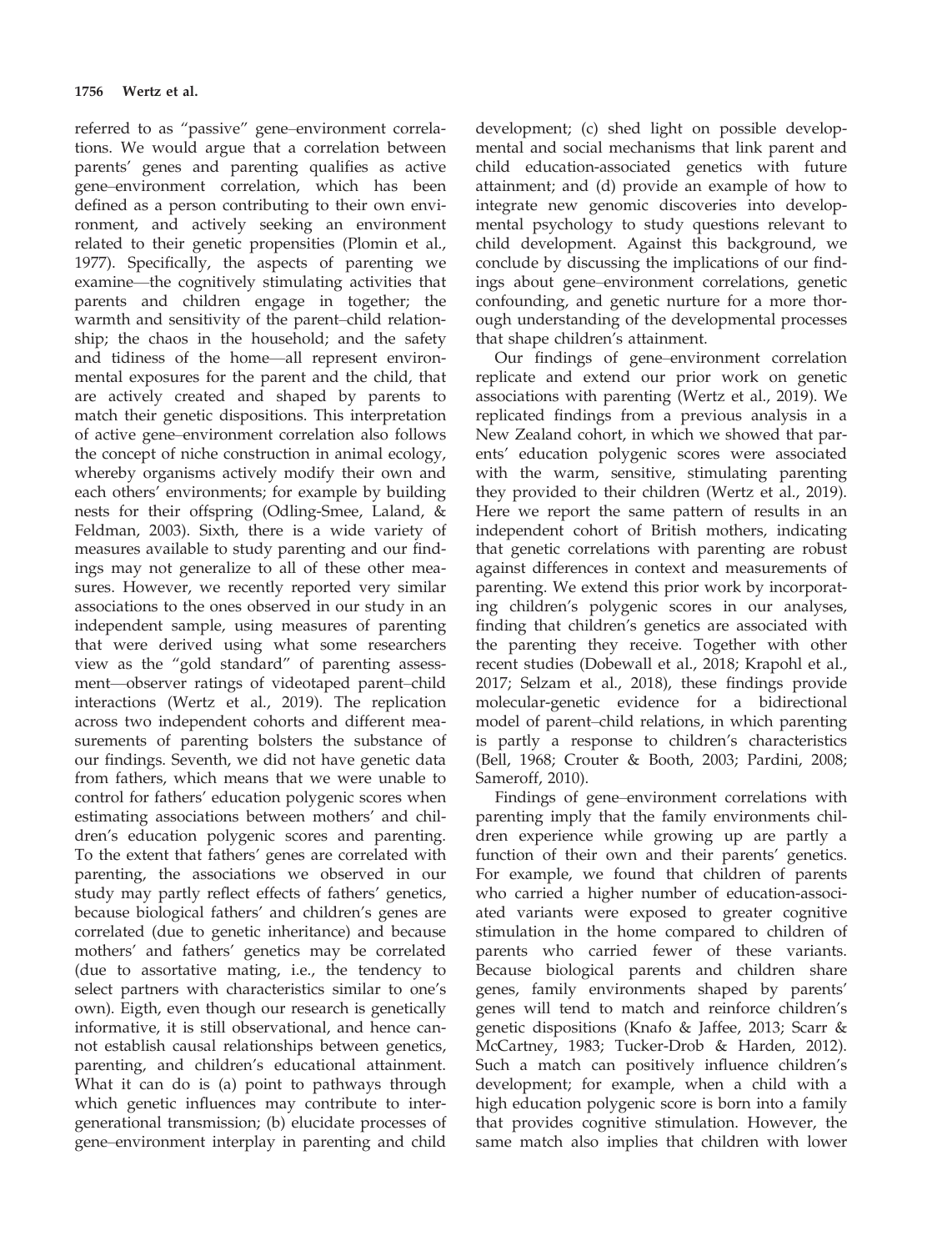education polygenic scores will tend not to experience exactly the kind of stimulating and supportive parenting that could make a difference for their attainment. Thus, for better and for worse, correlations between genes and environments can reduce the availability of experiences that alter individuals' developmental trajectories. This also applies to the reproduction of educational success across generations. To the extent that educational outcomes are influenced by genetics, genes will tend to be a force for intergenerational stability in educational attainment, both via direct genetic transmission and via indirect effects of genes on caregiving environments that shape future generations' behaviors. This tendency means that is it important to improve children's access to interventions that may be able to break reinforcing links between genes and environments, such as high-quality early skill-building programs (Heckman, 2006).

Given how much attention critics of parenting effects devote to the possibility of genetic confounding (Harris, 1998; Rowe, 1993; Sherlock & Zietsch, 2018), it may seem surprising that our estimates of genetic confounding were so small. There are two possible explanations for this finding: either genetics do little to confound associations between parenting and children's educational attainment, or we have underestimated the true magnitude of genetic confounding. The observation that polygenic-score associations with educational attainment are substantially lower than heritability estimates of educational attainment (Branigan, McCallum, & Freese, 2013) suggests that our findings underestimate genetic confounding. Currently, even the best and biggest efforts to capture the genetic variants associated with educational attainment are still missing a substantial part of its heritability (Manolio et al., 2009; National Human Genome Research Institute, 2018). Until more of this "missing heritability" can be accounted for at the molecular-genetic level, the safest way to rule out genetic confounding is to continue to use family-based designs, such as discordant-twin designs (McGue, Osler, & Christensen, 2010; Vitaro, Brendgen, & Arseneault, 2009), parent–child adoption designs (Leve et al., 2013) or children-of-twin designs (D'Onofrio et al., 2003), that can estimate associations between parenting and children's educational attainment free from genetic influences shared between parents and children (Turkheimer & Harden, 2014).

Debates about parental influences on children's development tend to contrast the effects of parents' genes—assumed to influence children via genetic transmission—with the effects of parentingassumed to influence children via environmental ways. Our finding of genetic nurture draws a more nuanced picture, by showing that mothers' genetics were associated with children's attainment over and above genetic transmission, via parenting. This finding has three implications. First, over and above a persons' own genetics, their development will be shaped by the genetics of significant others. We demonstrate this here for effects of parents' genetics on children's outcomes, but this observation likely extends beyond parents to everyone who creates environments inhabited by people: family members; individuals residing outside the family context, such as peers and partners (Conley et al., 2016; Domingue et al., 2018); even people to whom a child may be exposed to only indirectly, such as the grandparents who raised a child's parents (Hällsten & Pfeffer, 2017; Kong et al., 2018; Liu, 2018). The existence of a "social genome" broadens the scope of the study of genetics, from an individual's genes and their effects on an individual's phenotype, to the genomes of the individuals making up an individual's social context (Domingue & Belsky, 2017). Second, much has been written about the need to integrate genetics into parenting research and socialization theory, but there is also a need to integrate environments into how we think about and collect genetic data. Correlations between genes and environments are a challenge not only for socialization research, but also for genetics research: Although DNA sequence cannot be modified by the environment, our findings show that environments still pose a threat to causal inference, because associations between a person's DNA and developmental outcomes may partly reflect effects of environments created through genes of other individuals (Bates et al., 2018; Kong et al., 2018). As much as genetic confounding needs to be considered when estimating environmental effects, "environmental confounding" needs to be taken into account when estimating genetic effects (Krapohl et al., 2017; Young et al., 2018). Third, environments are part of the pathway from genotype to phenotype (Kandler & Zapko-Willmes, 2017; Scarr & McCartney, 1983). Specifically, we found that genetic influences on children's educational attainment partly manifested through parenting; an environmentally mediated genetic effect. The finding shows that new GWAS discoveries are not inimical to socialization theories, because these genetics partly work through factors that socialization researchers have studied for decades, such as the home environment. Combining genetic data with measures of individuals' social environments is key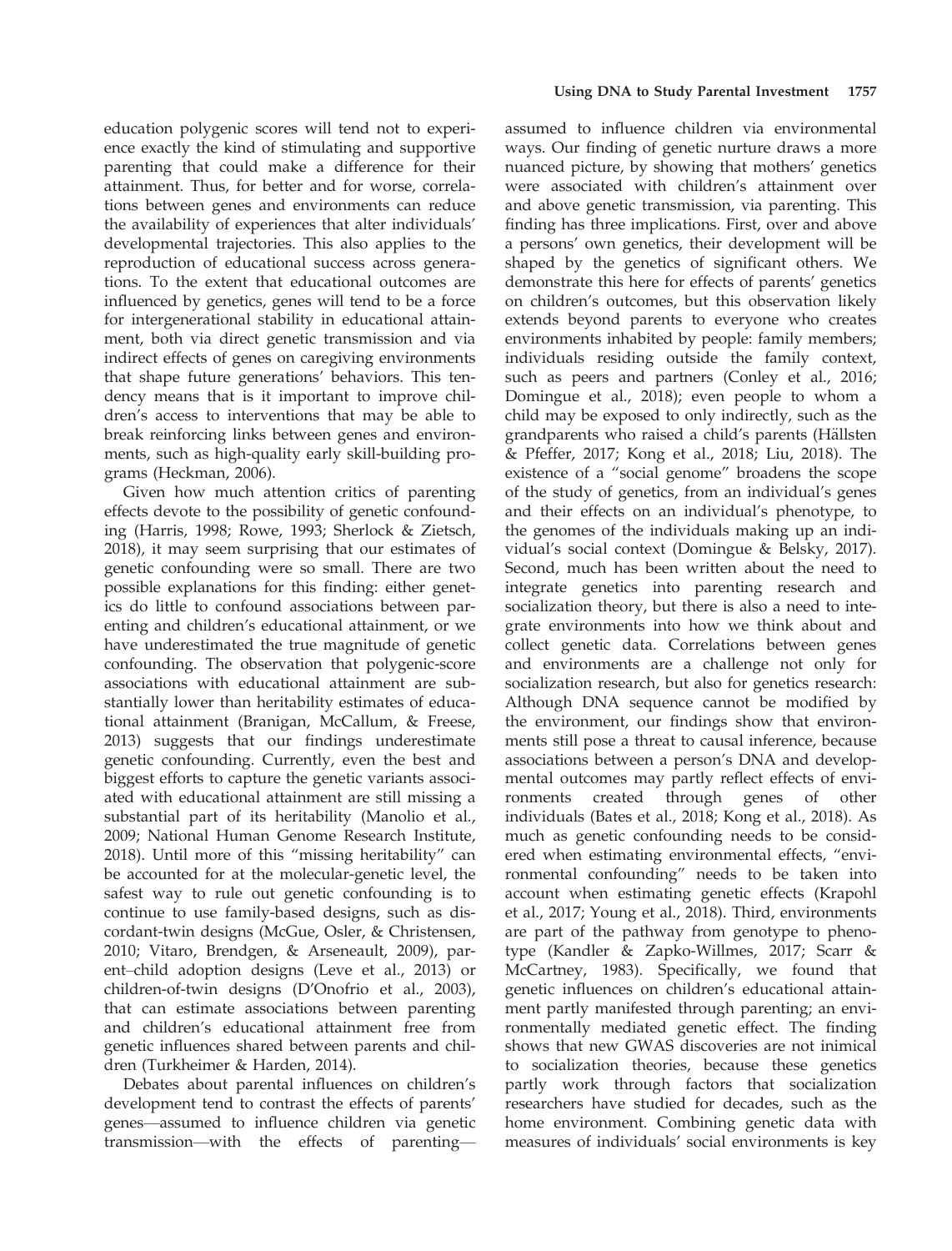to tracing how genetics affect life outcomes. By joining forces in this way, genetics and socialization researchers will be able to strengthen causal estimates and obtain a more complete understanding of the processes shaping children's attainments.

#### References

- Abecasis, G. R., Auton, A., Brooks, L. D., DePristo, M. A., Durbin, R. M., Handsaker, R. E., . . . McVean, G. A. (2012). An integrated map of genetic variation from 1,092 human genomes. Nature, 491, 56–65. [https://doi.](https://doi.org/10.1038/nature11632) [org/10.1038/nature11632](https://doi.org/10.1038/nature11632)
- Asbury, K., & Plomin, R. (2014). G is for genes. Chichester, UK: Wiley-Blackwell.
- Avinun, R., & Knafo, A. (2014). Parenting as a reaction evoked by children's genotype: A meta-analysis of children-as-twins studies. Personality and Social Psychology Review, 18, 87–102. [https://doi.org/10.1177/](https://doi.org/10.1177/1088868313498308) [1088868313498308](https://doi.org/10.1177/1088868313498308)
- Bates, T. C., Maher, B. S., Medland, S. E., McAloney, K., Wright, M. J., Hansell, N. K., . . . Gillespie, N. A. (2018). The nature of nurture: Using a virtual-parent design to test parenting effects on children's educational attainment in genotyped families. Twin Research and Human Genetics, 21, 73–83. [https://doi.org/10.](https://doi.org/10.1017/thg.2018.11) [1017/thg.2018.11](https://doi.org/10.1017/thg.2018.11)
- Bell, R. (1968). A reinterpretation of the direction of effects in studies of socialization. Psychological Review, 75, 81–95.<https://doi.org/10.1037/h0025583>
- Belsky, D. W., Domingue, B. W., Wedow, R., Arseneault, L., Boardman, J. D., Caspi, A., . . . Harris, K. M. (2018). Genetic analysis of social-class mobility in five longitudinal studies. Proceedings of the National Academy of Sciences of the United States of America, 115, E7275– E7284.<https://doi.org/10.1073/pnas.1801238115>
- Belsky, D. W., & Harden, K. P. (2019). Phenotypic Annotation: Using Polygenic Scores to Translate Discoveries From Genome-Wide Association Studies From the Top Down. Current Directions in Psychological Science, 28, 82–90.
- Bradley, R. H., Caldwell, B. M., Rock, S. L., Hamrick, H. M., & Harris, P. (1988). Home Observation for Measurement of the Environment: Development of a Home Inventory for use with families having children 6 to 10 years old. Contemporary Educational Psychology, 13, 58– 71. [https://doi.org/10.1016/0361-476X\(88\)90006-9](https://doi.org/10.1016/0361-476X(88)90006-9)
- Branigan, A. R., McCallum, K. J., & Freese, J. (2013). Variation in the heritability of educational attainment: An international meta-analysis. Social Forces, 92, 109–140. <https://doi.org/10.2383/28771>
- Caldwell, B. M., & Bradley, R. H. (1984). Home observation for measurement of the environment. Little Rock, AR: University of Arkansas at Little Rock.
- Caspi, A., Moffitt, T. E., Morgan, J., Rutter, M., Taylor, A., Arseneault, L., . . . Polo-Tomas, M. (2004). Maternal expressed emotion predicts children's antisocial behavior problems: using monozygotic-twin differences to

identify environmental effects on behavioral development. Developmental Psychology, 40, 149–161. [https://d](https://doi.org/10.1037/0012-1649.40.2.149) [oi.org/10.1037/0012-1649.40.2.149](https://doi.org/10.1037/0012-1649.40.2.149)

- Chang, C. C., Chow, C. C., Tellier, L. C., Vattikuti, S., Purcell, S. M., & Lee, J. J. (2015). Second-generation PLINK: Rising to the challenge of larger and richer datasets. GigaScience, 4, 7. [https://doi.org/10.1186/](https://doi.org/10.1186/s13742-015-0047-8) [s13742-015-0047-8](https://doi.org/10.1186/s13742-015-0047-8)
- Cheng, T. L., Johnson, S. B., & Goodman, E. (2016). Breaking the intergenerational cycle of disadvantage: The three generation approach. Pediatrics, 137, e20152467.<https://doi.org/10.1542/peds.2015-2467>
- Conley, D., Laidley, T., Belsky, D. W., Fletcher, J. M., Boardman, J. D., & Domingue, B. W. (2016). Assortative mating and differential fertility by phenotype and genotype across the 20th century. Proceedings of the National Academy of Sciences of the United States of America, 113, 6647–6652. [https://doi.org/10.1073/pnas.](https://doi.org/10.1073/pnas.1523592113) [1523592113](https://doi.org/10.1073/pnas.1523592113)
- Crouter, A. C., & Booth, A. (2003). Children's influence on family dynamics: The neglected side of family relationships. Mahway, NJ: Erlbaum.
- Cutler, D. M., & Lleras-Muney, A. (2010). Understanding differences in health behaviors by education. Journal of Health Economics, 29, 1–28. [https://doi.org/10.1016/J.](https://doi.org/10.1016/J.JHEALECO.2009.10.003) [JHEALECO.2009.10.003](https://doi.org/10.1016/J.JHEALECO.2009.10.003)
- D'Onofrio, B. M., Turkheimer, E. N., Eaves, L. J., Corey, L. A., Berg, K., Solaas, M. H., & Emery, R. E. (2003). The role of the children of twins design in elucidating causal relations between parent characteristics and child outcomes. Journal of Child Psychology and Psychiatry, 44, 1130–1144.<https://doi.org/10.1111/1469-7610.00196>
- Davis-Kean, P. E. (2005). The influence of parent education and family income on child achievement: The indirect role of parental expectations and the home environment. Journal of Family Psychology, 19, 294–304. <https://doi.org/10.1037/0893-3200.19.2.294>
- Dobewall, H., Savelieva, K., Seppälä, I., Knafo-Noam, A., Hakulinen, C., Elovainio, M., . . . Hintsanen, M. (2018). Gene–environment correlations in parental emotional warmth and intolerance: genome-wide analysis over two generations of the Young Finns Study. Journal of Child Psychology and Psychiatry, 60, 277–285. [https://d](https://doi.org/10.1111/jcpp.12995) [oi.org/10.1111/jcpp.12995](https://doi.org/10.1111/jcpp.12995)
- Domingue, B. W., & Belsky, D. W. (2017). The social genome: Current findings and implications for the study of human genetics. PLoS Genetics, 13, e1006615. [https://d](https://doi.org/10.1371/journal.pgen.1006615) [oi.org/10.1371/journal.pgen.1006615](https://doi.org/10.1371/journal.pgen.1006615)
- Domingue, B. W., Belsky, D. W., Fletcher, J. M., Conley, D., Boardman, J. D., & Harris, K. M. (2018). The social genome of friends and schoolmates in the National Longitudinal Study of Adolescent to Adult Health. Proceedings of the National Academy of Sciences of the United States of America, 115, 201711803. [https://doi.org/10.](https://doi.org/10.1073/pnas.1711803115) [1073/pnas.1711803115](https://doi.org/10.1073/pnas.1711803115)
- Dudbridge, F. (2013). Power and predictive accuracy of polygenic risk scores. PLoS Genetics, 9, e1003348. <https://doi.org/10.1371/journal.pgen.1003348>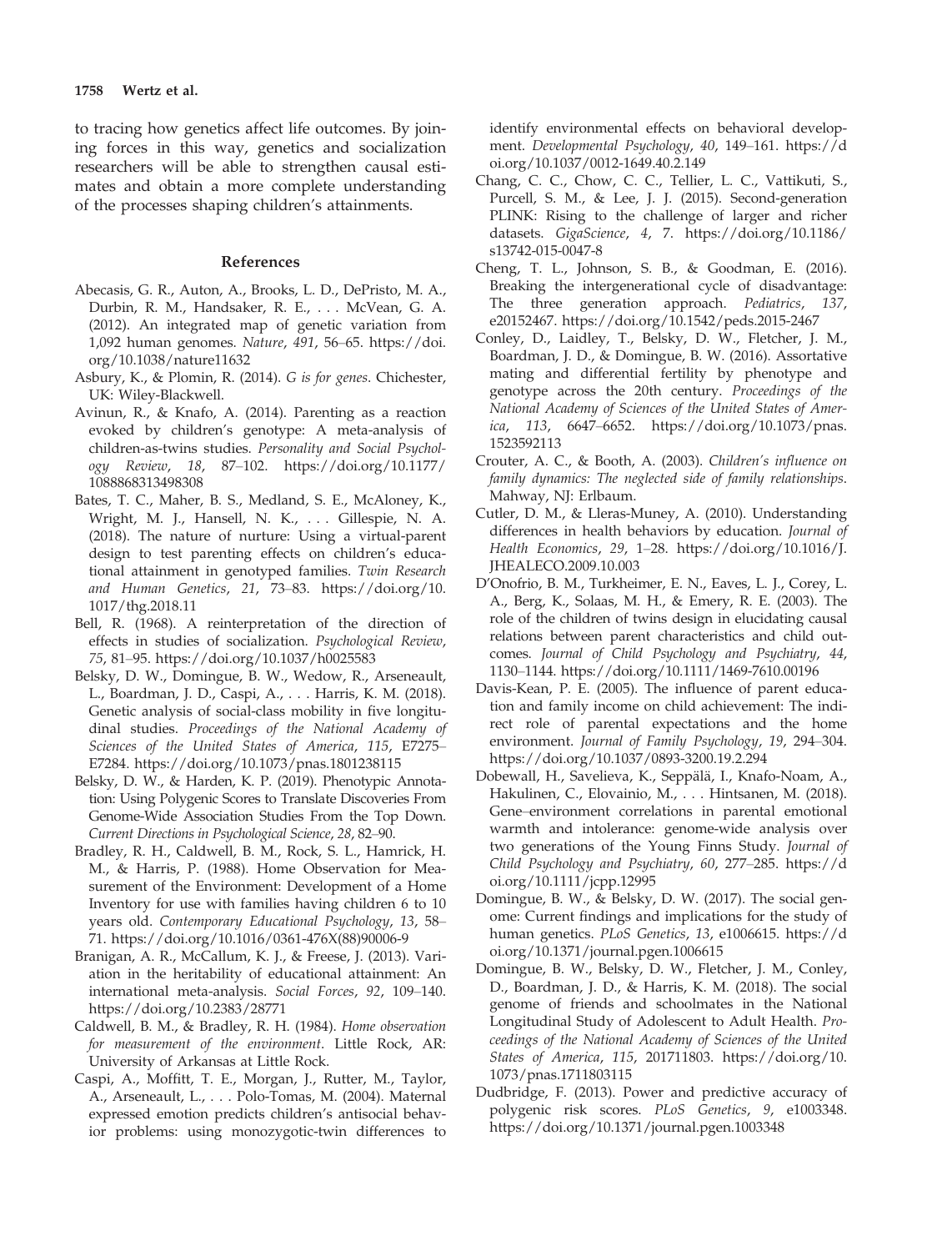- Euesden, J., Lewis, C. M., & O'Reilly, P. F. (2015). PRSice: Polygenic Risk Score software. Bioinformatics, 31, 1466– 1468.<https://doi.org/10.1093/bioinformatics/btu848>
- Evans, G. W., Gonnella, C., Marcynyszyn, L., Gentile, L., & Salpekar, N. (2005). The role of chaos in poverty and children's socioemotional adjustment. Psychological Science, 16, 560–565. [https://doi.org/10.1111/j.0956-](https://doi.org/10.1111/j.0956-7976.2005.01575.x) [7976.2005.01575.x](https://doi.org/10.1111/j.0956-7976.2005.01575.x)
- Feinstein, L., Duckworth, K., & Sabates, R. (2004). A model of the inter-generational transmission of educational success. London, UK: Centre for Research on the Wider Benefits of Learning.
- Fiese, B. H., & Kline, C. A. (1993). Development of the Family Ritual Questionnaire: Initial reliability and validation studies. Journal of Family Psychology, 6, 290–299. <https://doi.org/10.1037/0893-3200.6.3.290>
- Garrett-Peters, P. T., Mokrova, I., Vernon-Feagans, L., Willoughby, M., & Pan, Y. (2016). The role of household chaos in understanding relations between early poverty and children's academic achievement. Early Childhood Research Quarterly, 37, 16–25. [https://doi.](https://doi.org/10.1016/j.ecresq.2016.02.004) [org/10.1016/j.ecresq.2016.02.004](https://doi.org/10.1016/j.ecresq.2016.02.004)
- Hällsten, M., & Pfeffer, F. T. (2017). Grand Advantage: Family wealth and grandchildren's educational achievement in Sweden. American Sociological Review, 82, 328– 360.<https://doi.org/10.1177/0003122417695791>
- Harris, J. R. (1998). The nurture assumption: Why children turn out the way they do. New York, NY: Free Press.
- Heckman, J. J. (2006). Skill formation and the economics of investing in disadvantaged children. Science, 312, 1900–1902.<https://doi.org/10.1126/science.1128898>
- Hout, M. (2012). Social and economic returns to college education in the United States. Annual Review of Sociology, 38, 379–400. [https://doi.org/10.1146/annurev.soc.](https://doi.org/10.1146/annurev.soc.012809.102503) [012809.102503](https://doi.org/10.1146/annurev.soc.012809.102503)
- Howie, B. N., Donnelly, P., & Marchini, J. (2009). A flexible and accurate genotype imputation method for the next generation of genome-wide association studies. Plos Genetics, 5, e1000529. [https://doi.org/10.1371/jour](https://doi.org/10.1371/journal.pgen.1000529) [nal.pgen.1000529](https://doi.org/10.1371/journal.pgen.1000529)
- Jensen, E. W., James, S. A., Boyce, W. T., & Hartnett, S. A. (1983). The family routines inventory: Development and validation. Social Science & Medicine, 17, 201–211. [https://doi.org/10.1016/0277-9536\(83\)90117-X](https://doi.org/10.1016/0277-9536(83)90117-X)
- Kalil, A. (2015). Inequality begins at home: The role of parenting in the diverging destinies of rich and poor children. In P. R. Amato, A. Booth, S. M. McHale, & J. Van Hook (Eds.), Families in an era of increasing inequality (pp. 63–82). Cham, Switzerland: Springer. [https://d](https://doi.org/10.1007/978-3-319-08308-7_5) [oi.org/10.1007/978-3-319-08308-7\\_5](https://doi.org/10.1007/978-3-319-08308-7_5)
- Kandler, C., & Zapko-Willmes, A. (2017). Theoretical perspectives on the interplay of nature and nurture in personality development. In J. Specht (Ed.), Personality development across the lifespan (pp. 101–115). San Diego, CA: Academic Press. [https://doi.org/10.1016/B978-0-](https://doi.org/10.1016/B978-0-12-804674-6.00008-9) [12-804674-6.00008-9](https://doi.org/10.1016/B978-0-12-804674-6.00008-9)
- Kenny, D. A., Kashy, D. A., & Cook, W. L. (2006). Dyadic data analysis. New York, NY: Guildford.
- Klahr, A. M., & Burt, S. A. (2014). Elucidating the etiology of individual differences in parenting: A meta-analysis of behavioral genetic research. Psychological Bulletin, 140, 544-586. https://doi.org/10.1037/ Bulletin, 140, 544–586. [https://doi.org/10.1037/](https://doi.org/10.1037/a0034205) [a0034205](https://doi.org/10.1037/a0034205)
- Knafo, A., & Jaffee, S. R. (2013). Gene–environment correlation in developmental psychopathology. Development and Psychopathology, 25, 1–6. [https://doi.org/10.1017/](https://doi.org/10.1017/S0954579412000855) [S0954579412000855](https://doi.org/10.1017/S0954579412000855)
- Kong, A., Thorleifsson, G., Frigge, M. L., Vilhjalmsson, B. J., Young, A. I., Thorgeirsson, T. E., . . . Stefansson, K. (2018). The nature of nurture: Effects of parental genotypes. Science, 359, 424–428. [https://doi.org/10.1126/sc](https://doi.org/10.1126/science.aan6877) [ience.aan6877](https://doi.org/10.1126/science.aan6877)
- Krapohl, E., Hannigan, L. J., Pingault, J.-B., Patel, H., Kadeva, N., Curtis, C., . . . Plomin, R. (2017). Widespread covariation of early environmental exposures and trait-associated polygenic variation. Proceedings of the National Academy of Sciences of the United States of America, 114, 201707178. [https://doi.org/10.1073/pnas.](https://doi.org/10.1073/pnas.1707178114) [1707178114](https://doi.org/10.1073/pnas.1707178114)
- Lee, J. J., Wedow, R., Okbay, A., Kong, E., Maghzian, O., Zacher, M., . . . Cesarini, D. (2018). Gene discovery and polygenic prediction from a genome-wide association study of educational attainment in 1.1 million individuals. Nature Genetics, 50, 1112–1121. [https://doi.org/10.](https://doi.org/10.1038/s41588-018-0147-3) [1038/s41588-018-0147-3](https://doi.org/10.1038/s41588-018-0147-3)
- Leve, L. D., Neiderhiser, J. M., Shaw, D. S., Ganiban, J., Natsuaki, M. N., & Reiss, D. (2013). The early growth and development study: A prospective adoption study from birth through middle childhood. Twin Research and Human Genetics, 16, 412–423. [https://doi.org/10.](https://doi.org/10.1017/thg.2012.126) [1017/thg.2012.126](https://doi.org/10.1017/thg.2012.126)
- Liu, H. (2018). Social and genetic pathways in multigenerational transmission of educational attainment. American Sociological Review, 83, 278–304. [https://doi.org/10.](https://doi.org/10.1177/0003122418759651) [1177/0003122418759651](https://doi.org/10.1177/0003122418759651)
- Magana, A. B., Goldstein, M. J., Karno, M., Miklowitz, D. ~ J., Jenkins, J., & Falloon, I. R. H. (1986). A brief method for assessing expressed emotion in relatives of psychiatric patients. Psychiatry Research, 17, 203–212. [https://doi.org/10.1016/0165-1781\(86\)90049-1](https://doi.org/10.1016/0165-1781(86)90049-1)
- Manolio, T. A., Collins, F. S., Cox, N. J., Goldstein, D. B., Hindorff, L. A., Hunter, D. J., . . . Visscher, P. M. (2009). Finding the missing heritability of complex diseases. Nature, 461, 747–753. [https://doi.org/10.](https://doi.org/10.1038/nature08494) [1038/nature08494](https://doi.org/10.1038/nature08494)
- Martin, A. R., Gignoux, C. R., Walters, R. K., Wojcik, G. L., Neale, B. M., Gravel, S., . . . Kenny, E. E. (2017). Human demographic history impacts genetic risk prediction across diverse populations. American Journal of Human Genetics, 100, 635–649. [https://doi.org/10.1016/](https://doi.org/10.1016/j.ajhg.2017.03.004) [j.ajhg.2017.03.004](https://doi.org/10.1016/j.ajhg.2017.03.004)
- Matheny, A. P., Wachs, T. D., Ludwig, J. L., & Phillips, K. (1995). Bringing order out of chaos: Psychometric characteristics of the confusion, hubbub, and order scale. Journal of Applied Developmental Psychology, 16, 429–444. [https://doi.org/10.1016/0193-3973\(95\)90028-4](https://doi.org/10.1016/0193-3973(95)90028-4)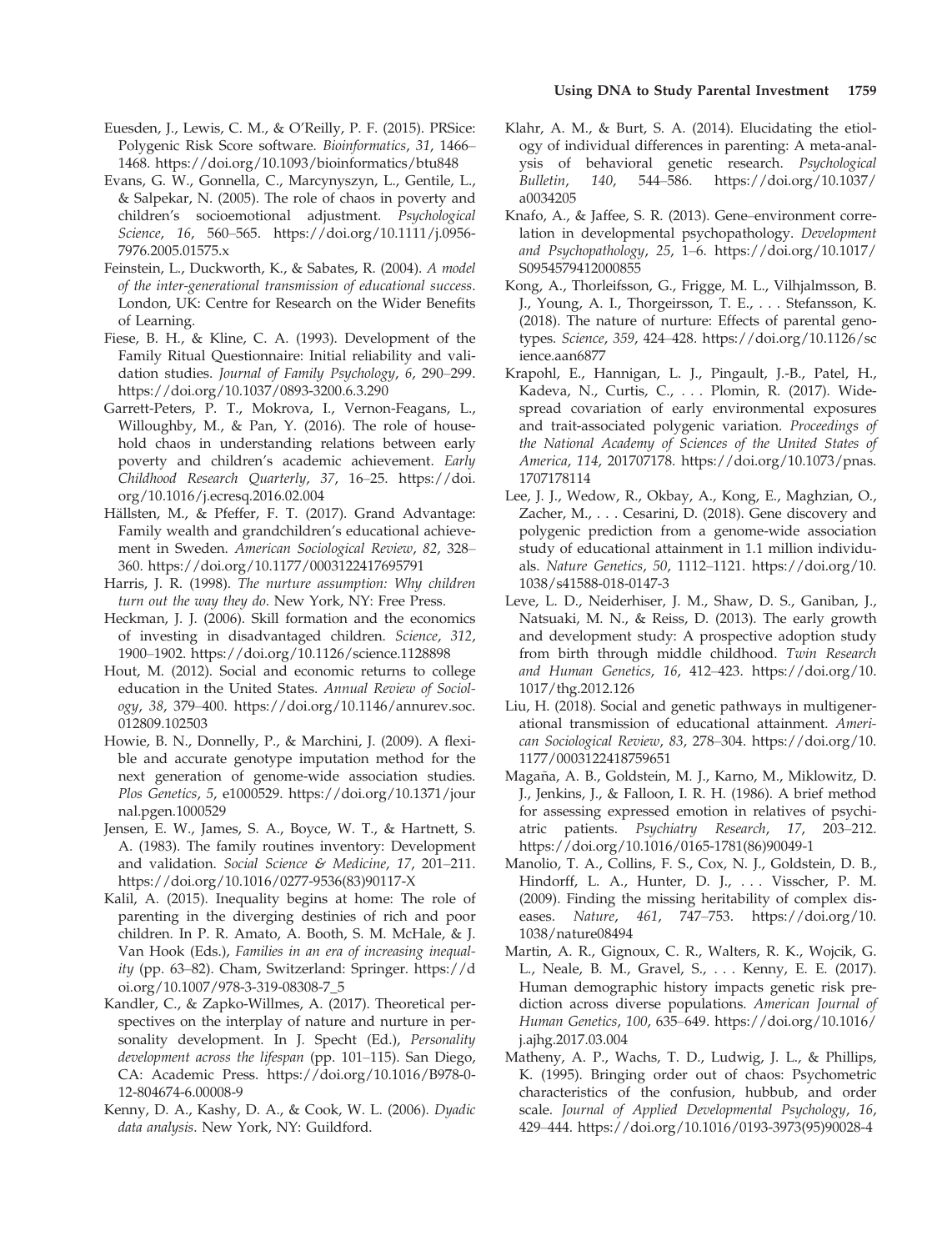#### 1760 Wertz et al.

- McGue, M., Osler, M., & Christensen, K. (2010). Causal inference and observational research: The utility of twins. Perspectives on Psychological Science, 5, 546–556. <https://doi.org/10.1177/1745691610383511>
- Moffitt, T. E.; E-Risk Study Team. (2002). Teen-aged mothers in contemporary Britain. Journal of Child Psychology and Psychiatry, 43, 727–742. [https://doi.org/10.](https://doi.org/10.1111/1469-7610.00082) [1111/1469-7610.00082](https://doi.org/10.1111/1469-7610.00082)
- Moffitt, T. E. (2005). The new look of behavioral genetics in developmental psychopathology: Gene–environment interplay in antisocial behaviors. Psychological Bulletin, 131, 533–554. [https://doi.org/10.1037/0033-2909.131.4.](https://doi.org/10.1037/0033-2909.131.4.533) [533](https://doi.org/10.1037/0033-2909.131.4.533)
- Muthén, L. K., & Muthén, B. O. (1998–2017). *Mplus user's* guide (8th ed.). Los Angeles, CA: Author.
- National Human Genome Research Institute. (2018). Revisiting the missing heritability of complex diseases, ten years on. Silver Spring, MD: Author.
- Neiderhiser, J. M., Reiss, D., Pedersen, N. L., Lichtenstein, P., Spotts, E. L., Hansson, K., . . . Ellhammer, O. (2004). Genetic and environmental influences on mothering of adolescents: A comparison of two samples. Developmental Psychology, 40, 335–351. [https://doi.org/10.1037/](https://doi.org/10.1037/0012-1649.40.3.335) [0012-1649.40.3.335](https://doi.org/10.1037/0012-1649.40.3.335)
- Odgers, C. L., Caspi, A., Bates, C. J., Sampson, R. J., & Moffitt, T. E. (2012). Systematic social observation of children's neighborhoods using Google Street View: A reliable and cost-effective method. Journal of Child Psychology and Psychiatry, 53, 1009–1017. [https://doi.org/](https://doi.org/10.1111/j.1469-7610.2012.02565.x) [10.1111/j.1469-7610.2012.02565.x](https://doi.org/10.1111/j.1469-7610.2012.02565.x)
- Odgers, C. L., Caspi, A., Russell, M. A., Sampson, R. J., Arseneault, L., & Moffitt, T. E. (2012). Supportive parenting mediates neighborhood socioeconomic disparities in children's antisocial behavior from ages 5 to 12. Development and Psychopathology, 24, 705–721. [https://](https://doi.org/10.1017/S0954579412000326) [doi.org/10.1017/S0954579412000326](https://doi.org/10.1017/S0954579412000326)
- Odling-Smee, F., Laland, K., & Feldman, M. (2003). Niche construction: the neglected process in evolution. Princeton, NJ: Princeton University Press.
- Oreopoulos, P., & Salvanes, K. G. (2011). Priceless: The nonpecuniary benefits of schooling. Journal of Economic Perspectives, 25, 159–184. [https://doi.org/10.1257/jep.](https://doi.org/10.1257/jep.25.1.159) [25.1.159](https://doi.org/10.1257/jep.25.1.159)
- Pardini, D. A. (2008). Novel insights into longstanding theories of bidirectional parent-child influences: introduction to the special section. Journal of Abnormal Child Psychology, 36, 627–631. [https://doi.org/10.1007/](https://doi.org/10.1007/s10802-008-9231-y) [s10802-008-9231-y](https://doi.org/10.1007/s10802-008-9231-y)
- Pinker, S. (2002). The blank slate: The modern denial of human nature. New York, NY: Penguin Books.
- Plomin, R., & Bergeman, C. S. (1991). The nature of nurture: Genetic influence on environmental measures. Behavioral and Brain Sciences, 14, 373–386. [https://doi.](https://doi.org/10.1017/S0140525X00070278) [org/10.1017/S0140525X00070278](https://doi.org/10.1017/S0140525X00070278)
- Plomin, R., DeFries, J. C., & Loehlin, J. C. (1977). Genotype-environment interaction and correlation in the analysis of human behavior. Psychological Bulletin, 84, 309–322.<https://doi.org/10.1037/0033-2909.84.2.309>
- Polderman, T. J. C., Benyamin, B., de Leeuw, C. A., Sullivan, P. F., van Bochoven, A., Visscher, P. M., & Posthuma, D. (2015). Meta-analysis of the heritability of human traits based on fifty years of twin studies. Nature Genetics, 47, 702–709.<https://doi.org/10.1038/ng.3285>
- Price, A. L., Patterson, N. J., Plenge, R. M., Weinblatt, M. E., Shadick, N. A., & Reich, D. (2006). Principal components analysis corrects for stratification in genome-wide association studies. Nature Genetics, 38, 904–909. <https://doi.org/10.1038/ng1847>
- Riemann, R., Kandler, C., & Bleidorn, W. (2012). Behavioral genetic analyses of parent twin relationship quality. Personality and Individual Differences, 53, 398–404. <https://doi.org/10.1016/j.paid.2012.02.022>
- Rietveld, C., Medland, S. E., Derringer, J., Yang, J., Esko, T., Martin, N. W., . . . Abdellaoui, A. (2013). GWAS of 126,559 individuals identifies genetic variants associated with educational attainment. Science, 340, 1467– 1471.<https://doi.org/10.1126/science.1235488.GWAS>
- Robinson, E. A., & Eyberg, S. M. (1981). The dyadic parent– child interaction coding system: Standardization and validation. Journal of Consulting and Clinical Psychology, 49, 245–250.<https://doi.org/10.1037/0022-006X.49.2.245>
- Rowe, D. C. (1993). The limits of family influence: Genes, experience, and behavior. New York, NY: Guildford.
- Sameroff, A. (2010). A unified theory of development: A dialectic integration of nature and nurture. Child Development, 81, 6–22. [https://doi.org/10.1111/j.1467-8624.](https://doi.org/10.1111/j.1467-8624.2009.01378.x) [2009.01378.x](https://doi.org/10.1111/j.1467-8624.2009.01378.x)
- Scarr, S., & McCartney, K. (1983). How people make their own environments : A theory of genotype  $\rightarrow$  environment effects. Child Development, 54, 424–435. [https://](https://doi.org/10.2307/1129703) [doi.org/10.2307/1129703](https://doi.org/10.2307/1129703)
- Selzam, S., McAdams, T. A., Coleman, J. R. I., Carnell, S., O'Reilly, P. F., Plomin, R., & Llewellyn, C. H. (2018). Evidence for Gene–environment correlation in child feeding: Links between common genetic variation for BMI in children and parental feeding practices. BioRxiv, 407221.<https://doi.org/10.1101/407221>
- Sherlock, J. M., & Zietsch, B. P. (2018). Longitudinal relationships between parents' and children's behavior need not implicate the influence of parental behavior and may reflect genetics: Comment on Waldinger and Schulz (2016). Psychological Science, 29, 154-157. <https://doi.org/10.1177/0956797617717041>
- Sherry, S. T., Ward, M. H., Kholodov, M., Baker, J., Phan, L., Smigielski, E. M., & Sirotkin, K. (2001). dbSNP: the NCBI database of genetic variation. Nucleic acids research, 29, 308–311.
- Spera, C. (2005). A review of the relationship among parenting practices, parenting styles, and adolescent school achievement. Educational Psychology Review, 17, 125– 146.<https://doi.org/10.1007/s10648-005-3950-1>
- Tucker-Drob, E. M., & Harden, K. P. (2012). Early childhood cognitive development and parental cognitive stimulation: Evidence for reciprocal Gene–environment transactions. Developmental Science, 15, 250–259. <https://doi.org/10.1111/j.1467-7687.2011.01121.x>